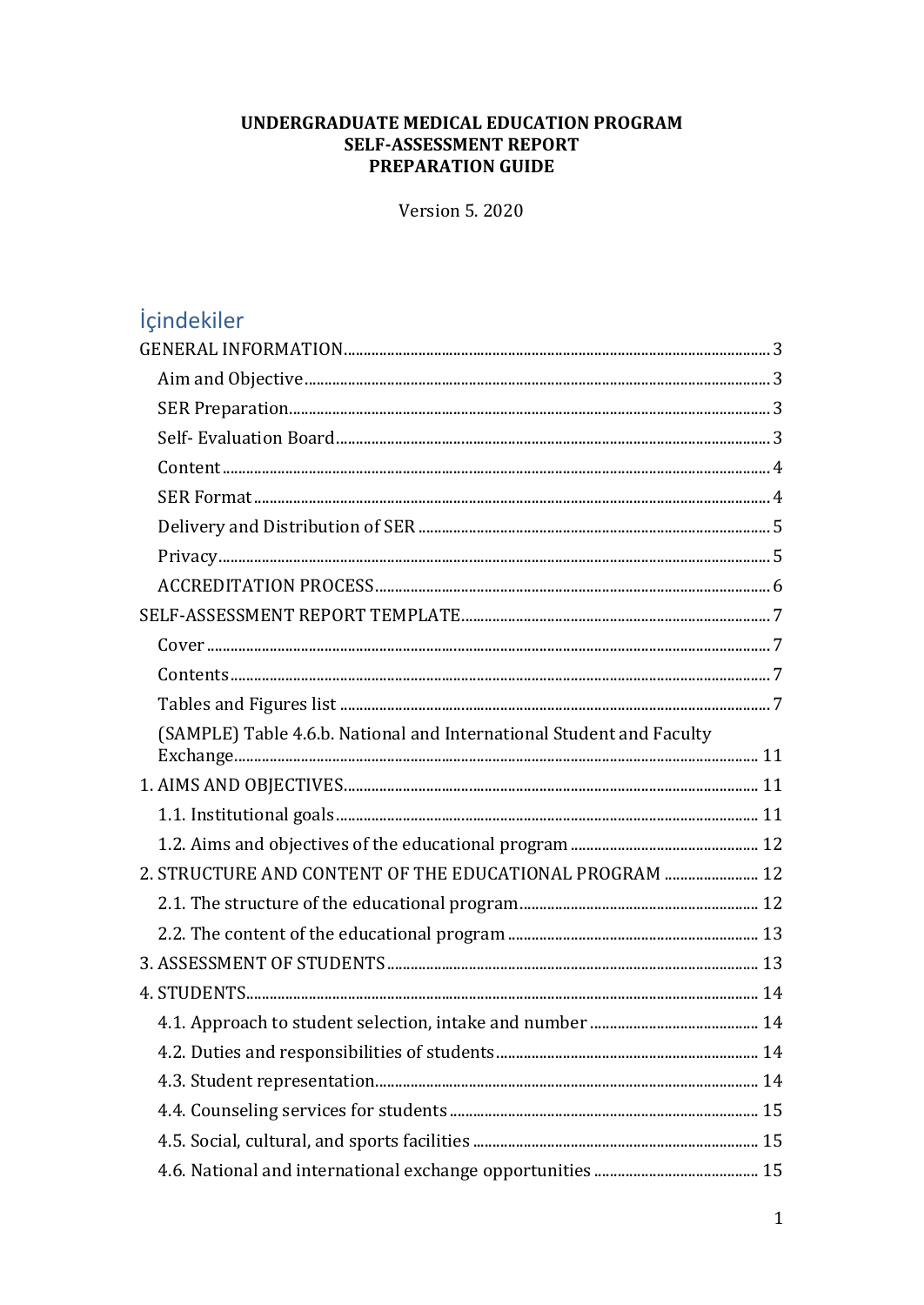| 4.7. Create a continuous and regular communication system with students 15 |  |
|----------------------------------------------------------------------------|--|
|                                                                            |  |
|                                                                            |  |
|                                                                            |  |
|                                                                            |  |
|                                                                            |  |
|                                                                            |  |
|                                                                            |  |
|                                                                            |  |
|                                                                            |  |
|                                                                            |  |
|                                                                            |  |
|                                                                            |  |
|                                                                            |  |
|                                                                            |  |
|                                                                            |  |
|                                                                            |  |
|                                                                            |  |
|                                                                            |  |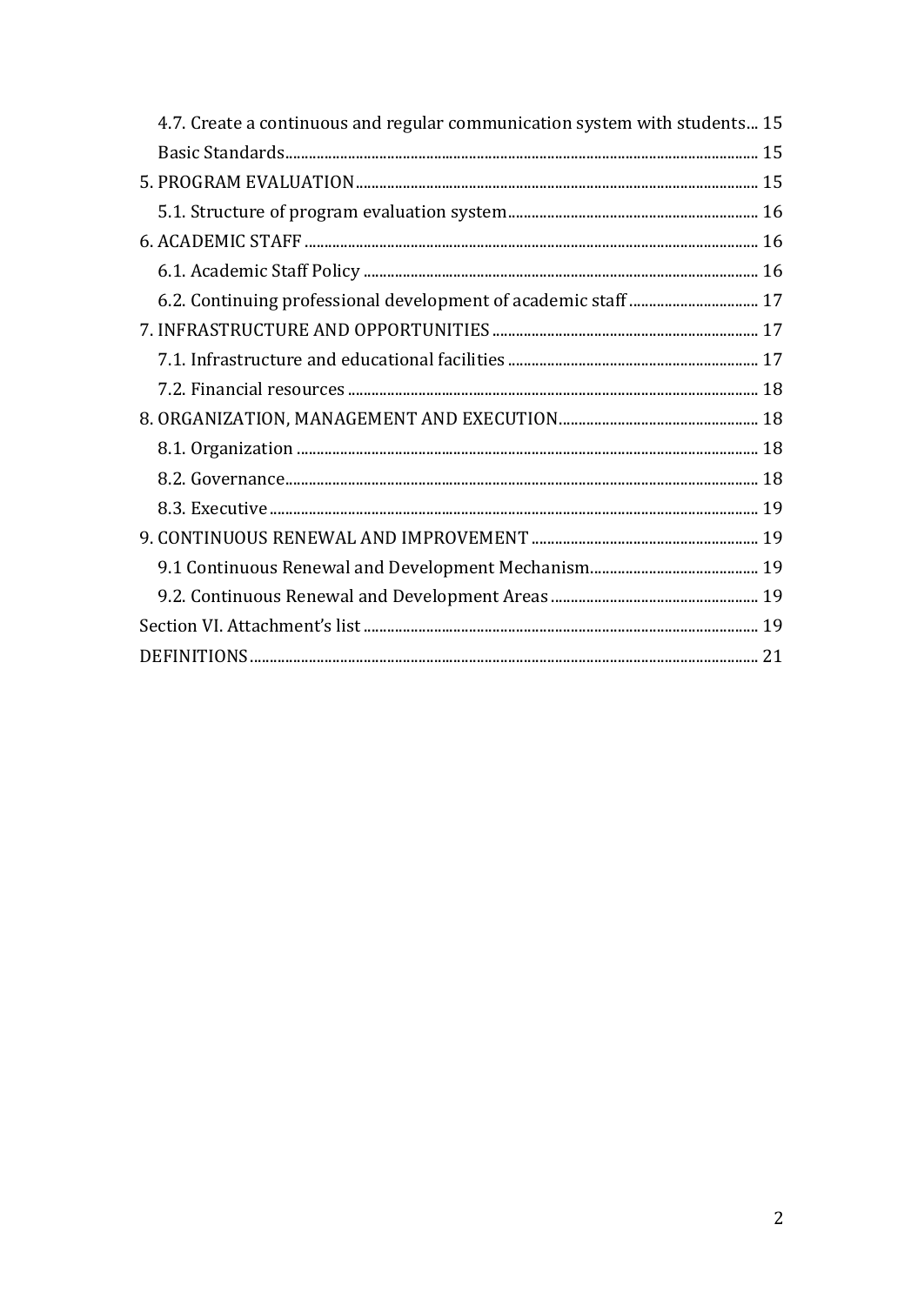#### <span id="page-2-0"></span>**GENERAL INFORMATION**

The Self-Evaluation Report (SER) is the main document prepared by the faculty self-evaluation board (or committee), to be taken as a basis for the evaluation of the compliance level of the structure and processes of the educational program for which accreditation is applied, with national standards. In this guide, there are rules to be applied while preparing SER, explanations on the standards, recommendations and the template of SER.

#### <span id="page-2-1"></span>**Aim and Objective**

The SER preparation process is the most important stage of the accreditation cycle. The SER is the main document to be evaluated by at least three independent referees and then by the UTEAK panel for the eligibility decision for the site-visit on the program applied for accreditation. While the SER preparation process contributes to the faculty's recognition of their strengths and developmental aspects in their educational program and to initiate improvement processes, under the guidance of national accreditation standards; it can be used for certification, accountability, transparency, cooperation with stakeholders, dissemination and internalization of the quality assurance culture.

#### <span id="page-2-2"></span>**SER Preparation**

It is necessary to ensure the participation of as many stakeholders as possible in the preparation of SER. The preparation of SER should not be considered as bureaucratic data management, but as a quality development process dependent on the interpretation of data. SER is prepared by the " Self-Evaluation Board", which is formed as a permanent board in the faculty of which minimum number and characteristics are given below. Participation and transparency in the work of the Self- Evaluation Board, an inclusive simplicity, impartiality and internal consistency in the SER will make a significant contribution to the evaluation of the program by TEPDAD evaluation panels, and to providing qualified feedback to the faculty.

It is necessary that the information in the different parts of the SER be consistent, have a semantic integrity, and use a smooth and understandable language.

#### <span id="page-2-3"></span>**Self- Evaluation Board**

The Self- Evaluation Board should be established as a permanent and continuously working committee. Our experience shows that the representation of students from all classes in the Self-Evaluation Board and all in the educationrelated boards and commissions, the former deans and vice deans, and the hospital management positively affect the process of SER and the outcome. However, the minimum requirement is to have at least 11 members with the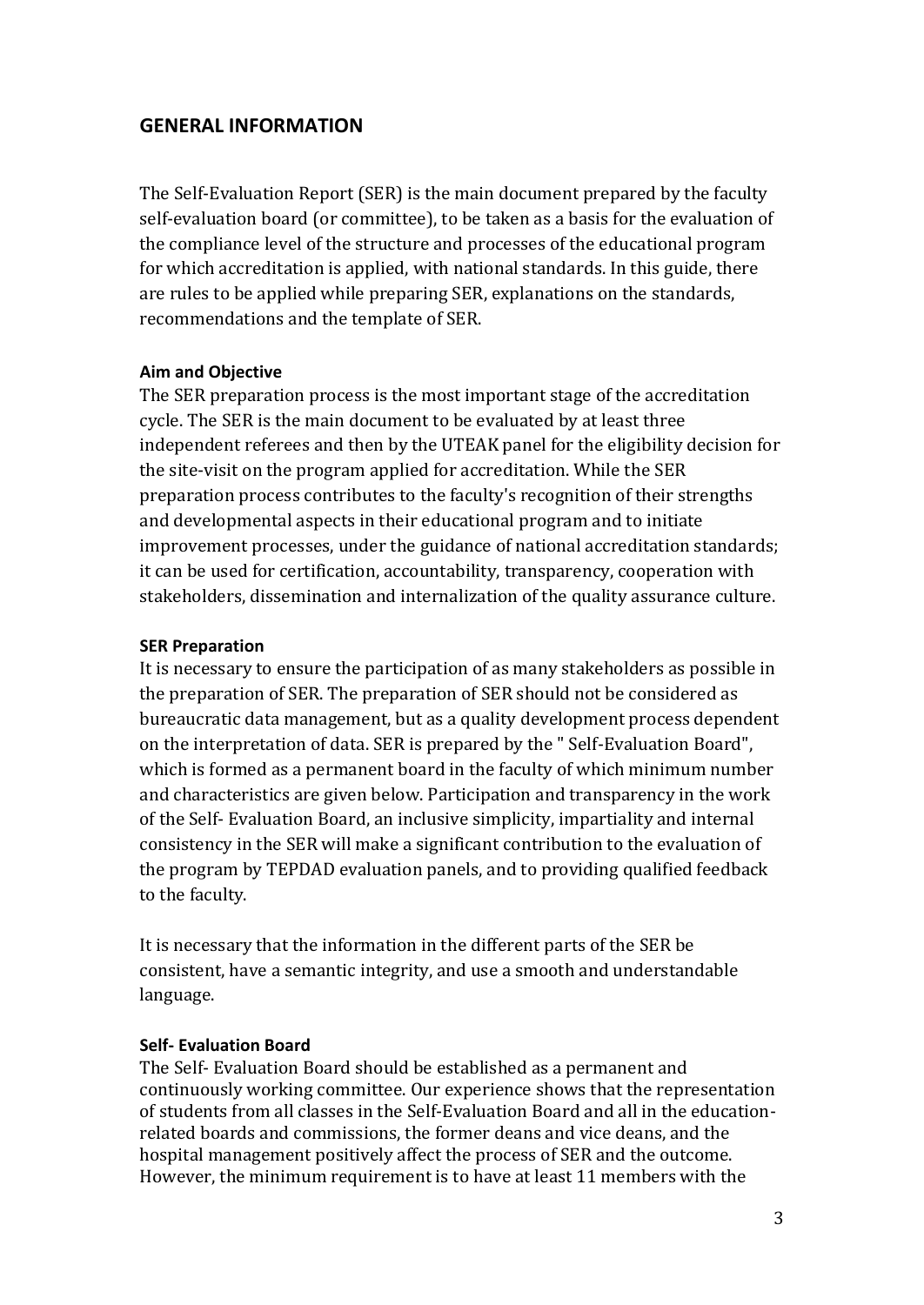following characteristics in the board. The reports of the faculties that cannot fulfill this condition will not be evaluated.

1. Dean / Deputy Dean

2. Self-Evaluation Coordinator (Must be an experienced faculty member who has worked as a coordinator in the educational processes in the faculty.

3. Students - at least three students who can represent the preclinical, clinical and internship years

4. Graduate (general practitioner / family physician)

5. Lecturer - At least three faculty members representing various stages of the academic career, preferably one from Basic, Internal and Surgical Sciences, who have worked and are experienced in the education planning, management and evaluation of the faculty

6. Resident

7. General Secretary (who knows the educational background)

## <span id="page-3-0"></span>**Content**

SER should be prepared according to the template given in this guide in order to provide the necessary information for the qualitative and quantitative evaluation of the educational program by UTEAK, and should consist of the following sections, including all required information and documents.

Cover Introduction **Contents** List of tables and figures Section I. General introduction of the faculty Part II. Self-Assessment Board Section III. SER Preparation Process Section IV. SER Summary Section V. Evaluations on meeting national standards for undergraduate medical education 1. Aims and objectives

- 2. The structure and content of the training program
- 3. Evaluation of students
- 4. Students
- 5. Program evaluation
- 6. Academic staff
- 7. Infrastructure and opportunities
- 8. Organizing, managing and executing
- 9. Continuous renewal and development

Section VI. Attachments list

## <span id="page-3-1"></span>**SER Format**

While preparing the SER, the specified format must be strictly followed.

1. In SER writing, 12 fonts (Times New Roman, Arial, Calibri, etc.), should be used, and line spacing should 1.5..

2. A4 size should be used on the vertical axis. The SER can be printed on both sides of the paper.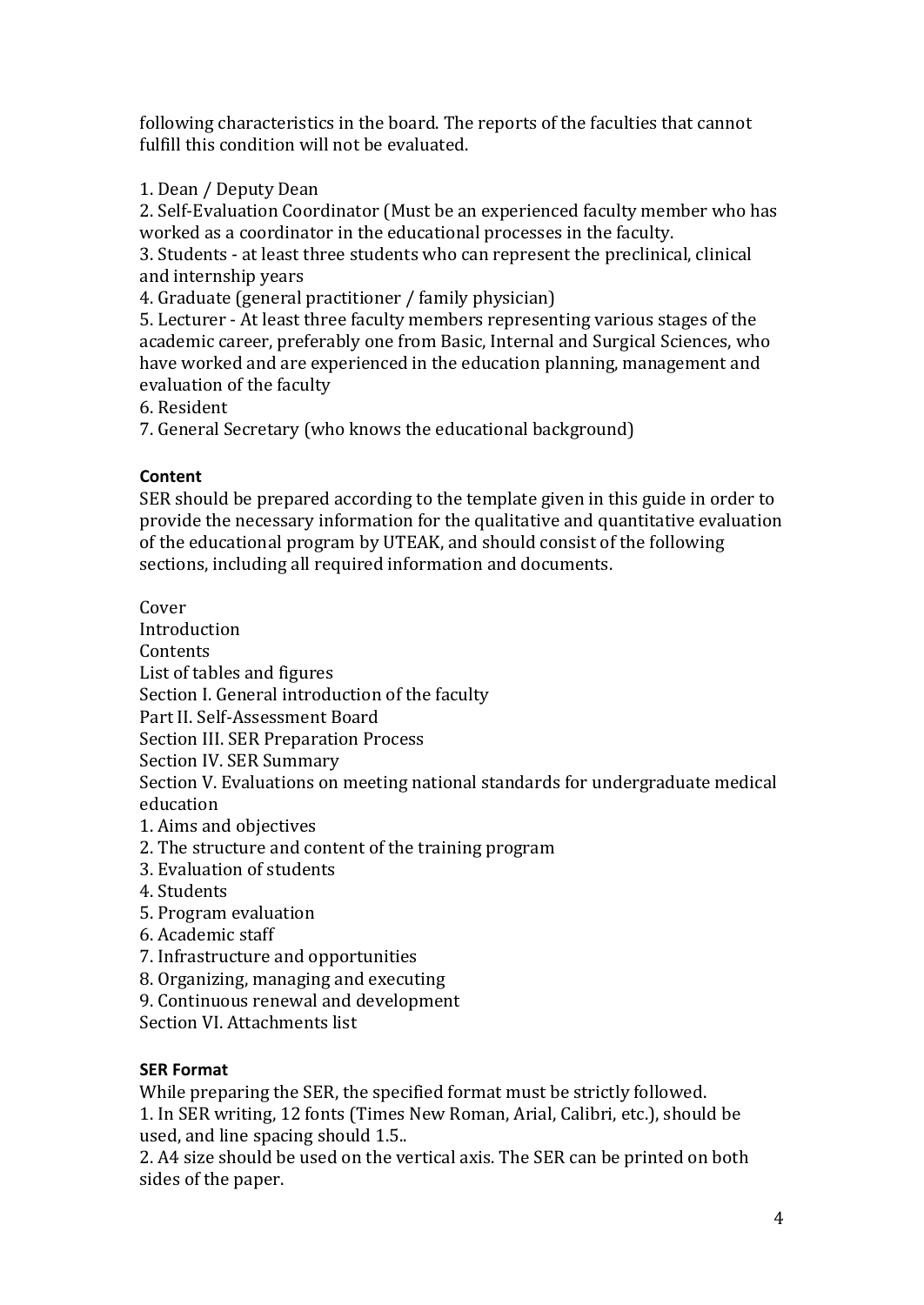3. SER should be bound in hard cardboard, and the expression "….. university medical faculty Turkish/English Education Program Self-Evaluation Report (year)" should be written on the cover.

4. SER should be prepared in such a way that it is limited to the number of pages that can be collected in a single volume, excluding its annexes. Detailed information and documents should be attached to the report, and the links of those who have electronic access should be hyperlinked in the electronic format of the report.

#### <span id="page-4-0"></span>**Delivery and Distribution of SER**

If no other delivery method or date has been reported, the faculty, must submit the SER by the end of the working hours of the first working day of September of the year in which the application is made as;

- 4 (four) hard copies of SER
- 1 (one) hard copy of the annexes

- PDF electronic copy of SER and its annexes are saved in 4 (four) separate memory sticks and delivered to TEPDAD Secretariat. The applicant faculty is informed about the delivery date of the SER and the status of the received SER and its annexes, if there is any deficiency or format incompatibility, it is requested to complete it within 30 days.

English Medical Education Programs applying for accreditation are required to submit the additional documents and answers to the questions defined in the last part of this guide, together with the SER and its annexes, to the TEPDAD Secretariat.

TEPDAD Secretariat Correspondence Address Kzım Dirik Mah Ankara Caddesi Doktorlar Sitesi A Apt No 231/2 35100 Bornova-İzmir

If it is decided to evaluate the faculty education program with a site-visit after the evaluation of SER, additional copies of the report and its annexes will be requested from the faculty to be delivered to the visiting team members.

#### <span id="page-4-1"></span>**Privacy**

The information contained in the SER is only for TEPDAD's use in the application process. It cannot be shared with third parties without the permission of the relevant institution. However, the name of the institution can be kept confidential and the information used in TEPDAD trainings and/or publications.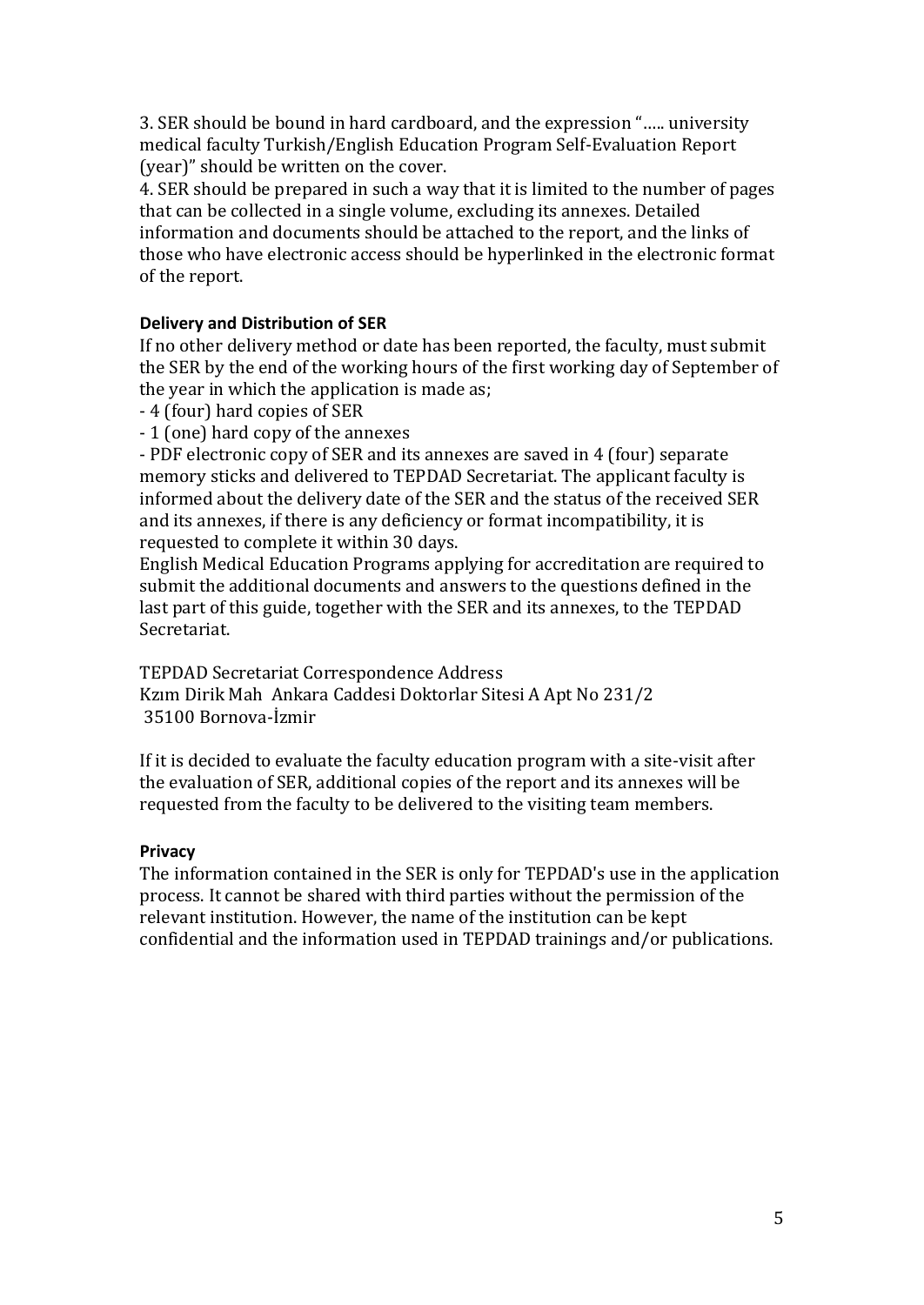#### <span id="page-5-0"></span>**ACCREDITATION PROCESS**

The accreditation process is conducted according to the following chart:

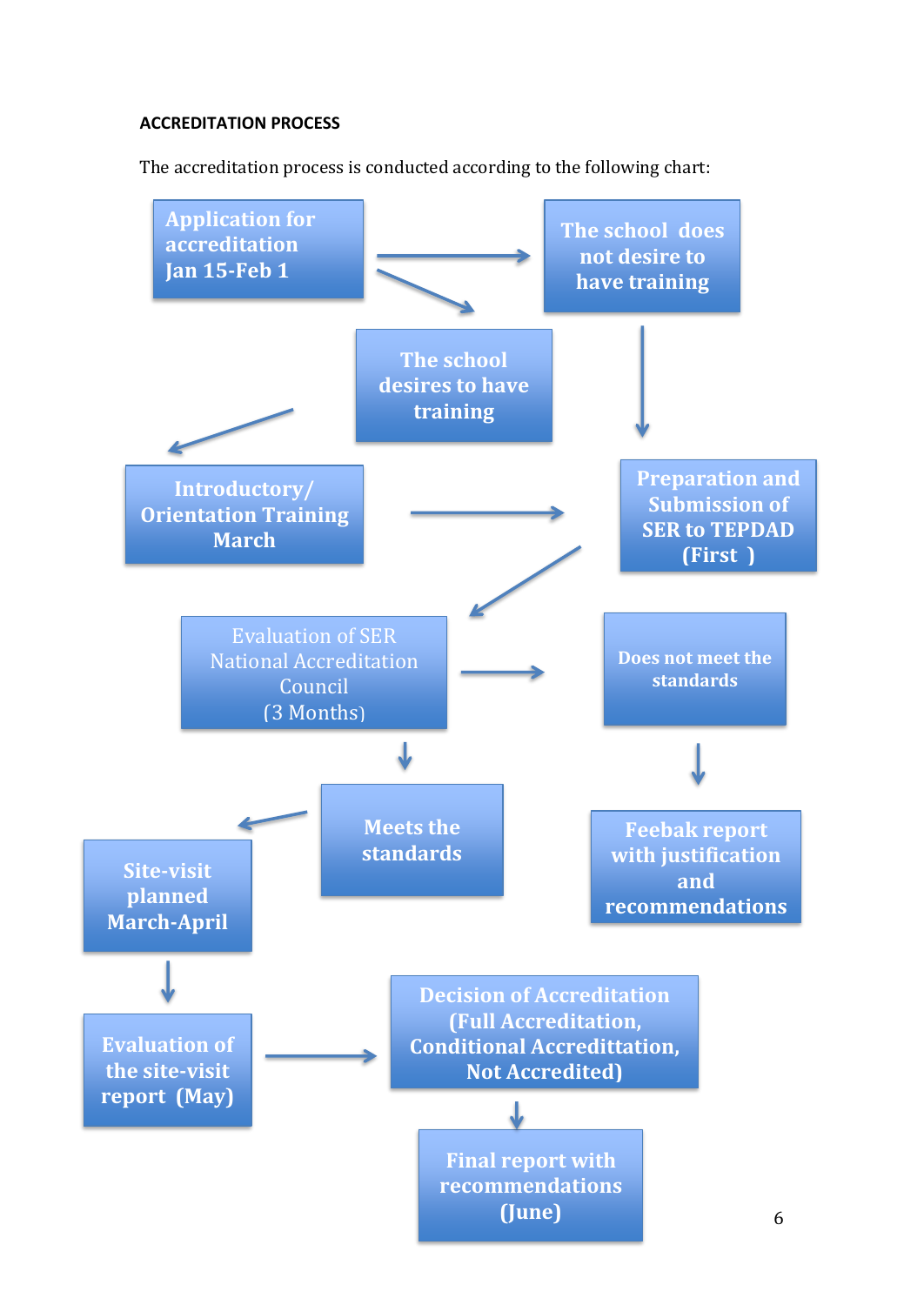## <span id="page-6-0"></span>**SELF-ASSESSMENT REPORT TEMPLATE**

#### <span id="page-6-1"></span>**Cover**

The following information must be included on the cover.

- University, Name of Faculty, Curriculum and language applied for accreditation [eg. …. University Faculty of Medicine Education Program (Turkish)] - Application Year and Faculty Address

If the prepared SER is a revised report in line with TEPDAD feedback, this situation should be stated next to the year on the cover (eg R1) and the TEPDAD letter should be referred to by giving the date and number as a reference (eg revised within the framework of the TEPDAD YK letter dated 01.03.2018 and numbered 18).

#### <span id="page-6-2"></span>**Contents**

A table of contents similar to the one in this manual should be prepared in a format that is stated in on both sides of the page. Page numbers should start from the table of contents.

#### <span id="page-6-3"></span>**Tables and Figures list**

All tables and figures in the report should be numbered with the number of the subheading of the section or standard in which they are included, followed by their order in the report, and should be named briefly. (For example, Table II.1. Faculty Self-Evaluation Committee, Table 5.1.2. Academic Achievement Status of Students in the Last Three Years, Figure 5.1.1. Program evaluation system cycle). Tables and figures should be shown in two separate lists and page numbers should be given.

#### **Section I. General Introduction of the Faculty**

In this section, first of all, the following information about the general characteristics of the faculty should be given.

- Name of the university
- Rector's name and surname
- Name, address, contact information of the faculty
- Dean's name and contact information (phone, fax number and e-mail address)
- Name, surname and contact information of the self-assessment coordinator (phone, fax number and e-mail address)

In addition, the educational dynamics in the faculty (program, history, previous accreditation status, philosophy, environments, etc.) are briefly described.

#### **Section II. Self- Evaluation Board**

A list of Self- Evaluation Committee (board) members should be given in this section. The list should include the members' name, surname, title, department,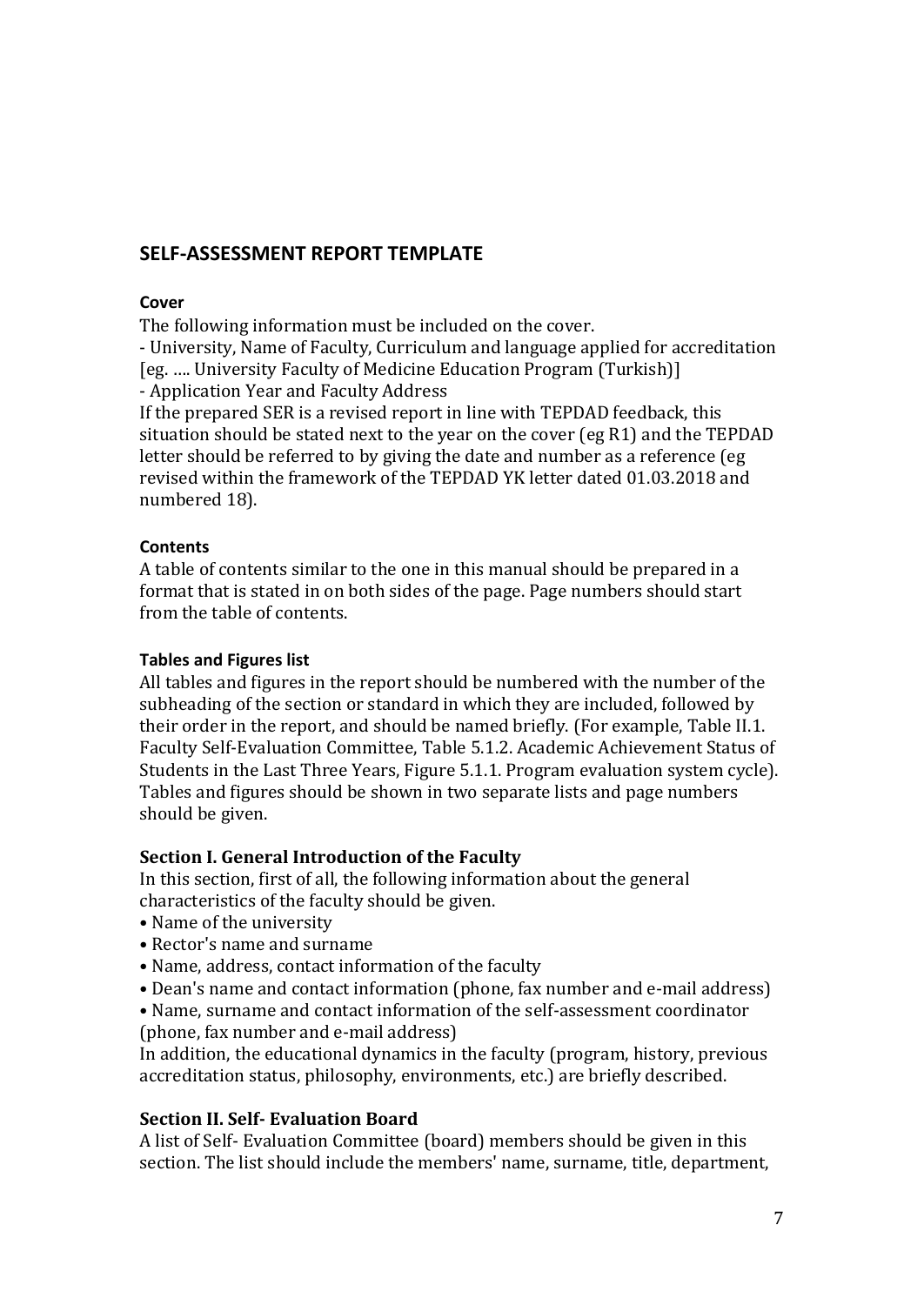institution commission membership (eg, member of the assessment and evaluation board), membership status in the board (eg representative of basic medical sciences faculty member), if any, administrative duty (eg chief physician). The minimum specifications given in the manual should be included.

#### **Section III. SER Preparation Process**

Under this heading, summarize how the SDR preparation process in the faculty was carried out, in the framework given below, accompanied by a history. You can give the meeting minutes in the appendices.

- creation of the committee
- working systematic and methods used
- access to data sources and data security
- student, faculty participation
- Relations with TEPDAD
- other contributions and supports\*

\* If the institution received consultancy support from a person or institution other than UTEAK/TEPDAD during the SER preparation process, it should explain from whom or from which institution and how it received this support.

#### **Section IV. Self- Evaluation Summary**

In this section, first of all, separate one or two paragraphs for each of the 9 main headings and express your evaluations on the state of meeting the standards. Provide a holistic summary of your faculty education program meeting the National Standards for Undergraduate Medical Education, not exceeding three (3) pages, adding your strengths and areas for improvement in the main heading.

The Self- Evaluation summary should be prepared after completion of Section V (Statements on meeting national standards for undergraduate medical education) and should reflect the essence of Section V.

#### **Section V. Remarks on meeting national standards for undergraduate medical education**

In this Section; In line with the explanations given in the frame below, review your status of meeting all the basic and developmental standards given in the following pages and make your relevant self-assessment as described and exemplified.

Main Title: Nine main titles that integrate the standard groups. It is given with a single number between 1-9 (eg 5. PROGRAM EVALUATION)

Subtitle: These are the titles under nine main titles and clustered under basic and development standards. It is numbered with two digits. (eg 1.2. Purpose and objectives of the training program)

Basic Standard (BS): These are the standards that must be met "absolutely" by the program that wants to be accredited. BS is numbered with the relevant subheading number and the sequence number of the standard. (eg BS.2.1.4. It included elective programs and independent working hours at every stage)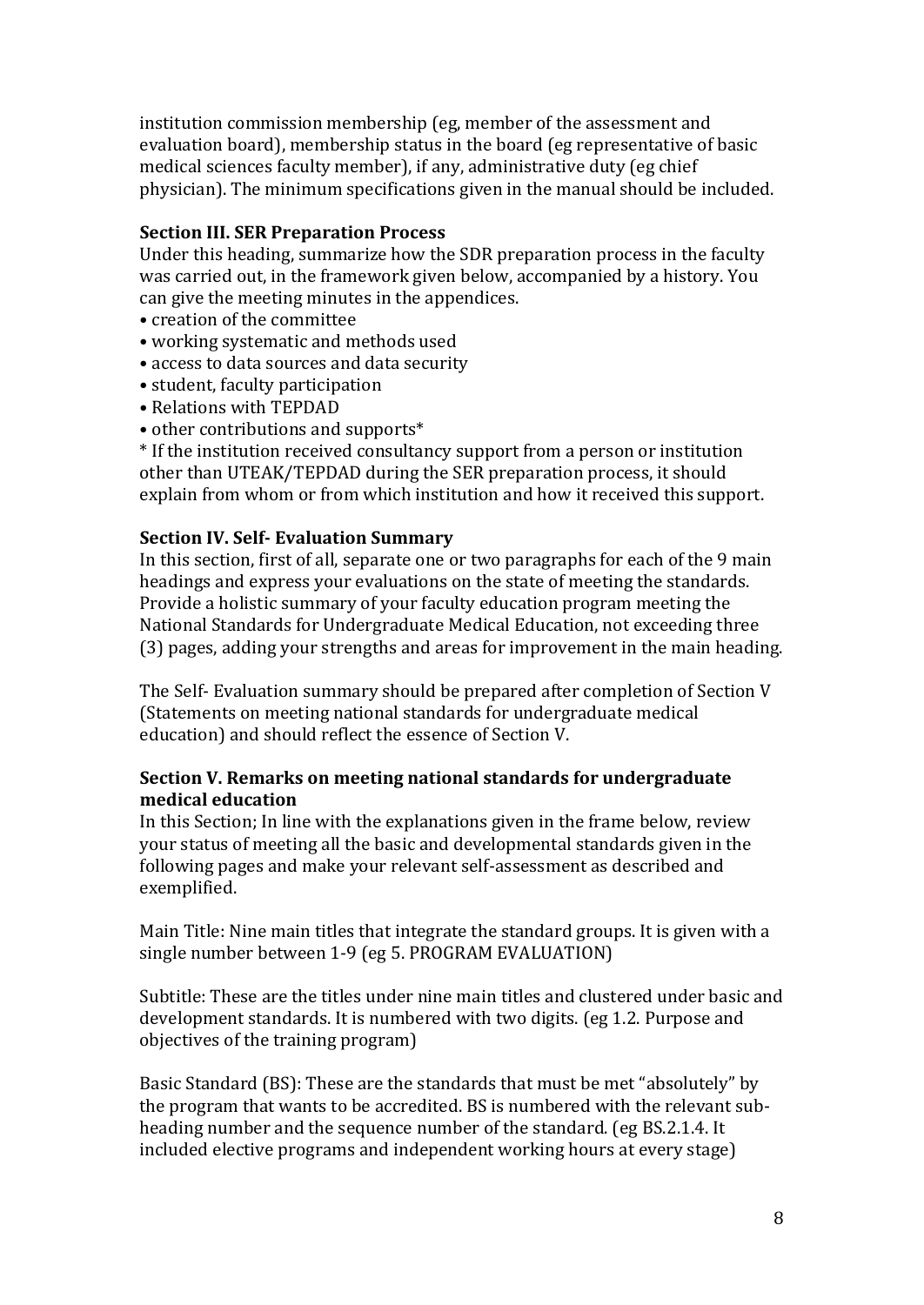Development Standard (DS): These are the standards aimed at improving the quality of the pre-graduate education program, which, if met, are a high quality indicator. DS. is numbered in italic format with the relevant subheading number and the sequence number of the standard. (eg DS. 8.3.1. It should have structured the service provided in hospitals used for clinical education in an educationoriented framework)

Explanations: These are general information about what the standards in the relevant sub-title mean. Explanations on development standards are given separately and in italics.

Additional documents and evidence: Examples of documents and evidence recommended for use to prove the sub-headings of a standard are met.

Definitions: Explanatory information about the concepts in bold in the standards and explanations given at the end of this section in alphabetical order.

Sample tables: These are the table examples in which the faculty data regarding the standards are summarized and the relevant standard is expected to be presented in the explanation text in the SER.

The preparation principles and recommendations for this section, which is the main section of the SER, are given below.

1. First, indicate whether you meet the standard for all basic and development standards for each sub-title, and explain what you base your evaluation on in the text, supporting with tables and graphics when necessary, and giving the evidence. In the event that there is no work done in the faculty

4.1. Approach to student selection, intake and number Basic Standards

Medical school must;

BS.4.1.1. Determine the number of students to be admitted taking into account the objectives, structure, features, institutional human power and infrastructure of the educational program

related to a basic or developmental standard, information should be given in that direction. A sample self-assessment text for the basic standard 4.1.1 is provided below

2. Our school has been determining the number of students that it can provide the most efficient education with a systematic analysis since 2008. In this analysis, the faculty workforce required by our curriculum model, the educational resources per student are used as the main independent variables and the calculation is made. The results of the analysis we conducted between 2008 and 2013 were published in our faculty journal in 2014 (Annex. BS.4.1.1./1.Faculty student capacity analysis article).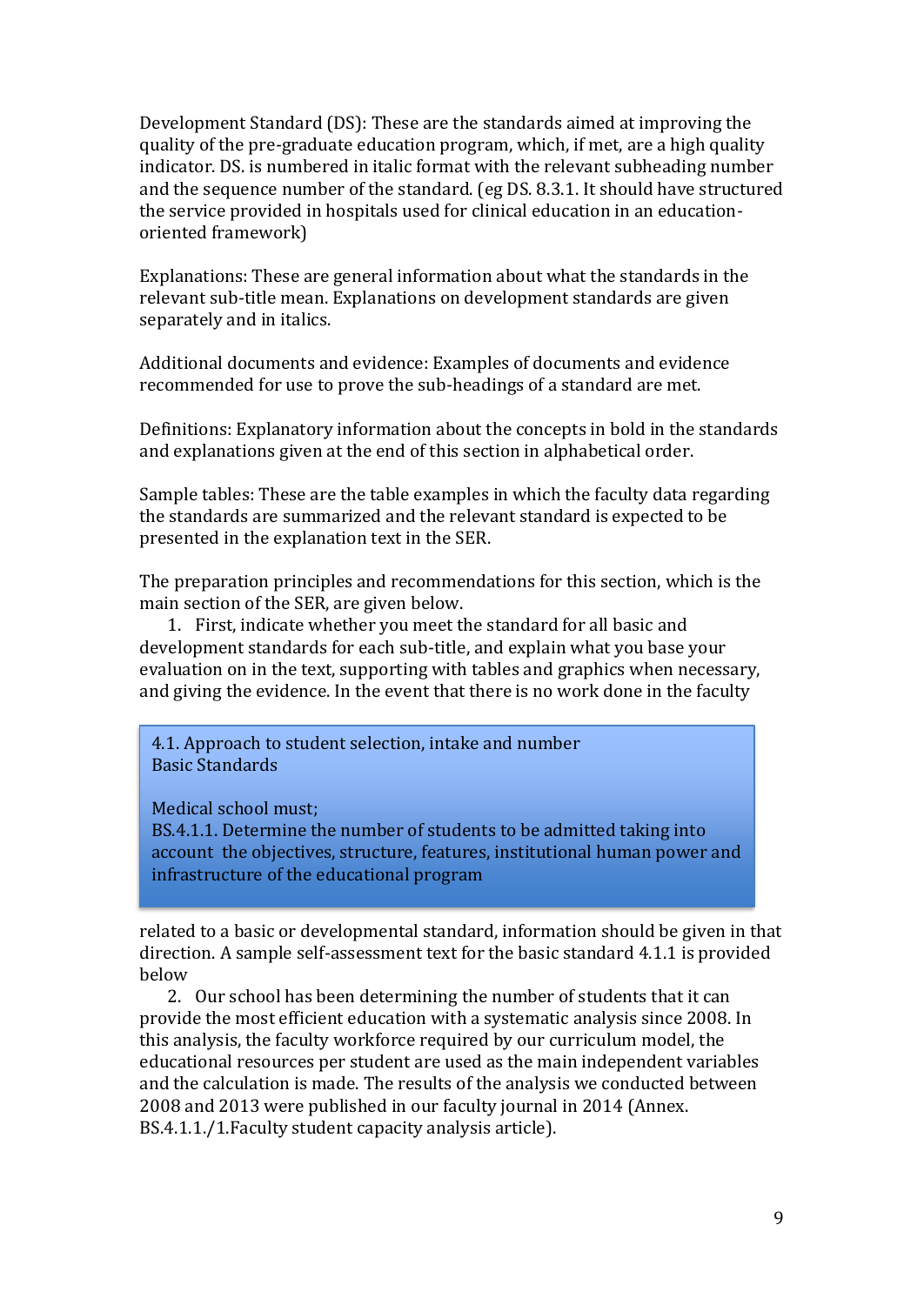Accordingly, a quota of 120 students was requested in 2008, and in our last request, it was determined that a maximum of 90 students could be admitted due to the developments in the ten-year period and the starting of an English program with 40 students at the faculty. Our analysis report is submitted to the university administration at the end of March every year (Annex. BS.4.1.1./2. 2018 student quota request letter).

In line with these explanations, the documents and evidence presented in the appendix, we believe of our educational program meets this standard (BS.4.1.1).

3. Evaluations and explanations such as "the attached document shows that this standard is met", "there is an application regarding this standard", "we have this system in our institution", "our training program meets the standard (annex. 5.1.1)" are not acceptable. Instead answering the questions of What?, Why?, Where?, How?, How much? is expected where the details of the structural situation and the functions of the relevant process are explained.

4. After your assessment, explanation, illustration and evidence for all basic and developmental standards, briefly summarize your explanations under the subheading. 5.1. A sample self-evaluation text for the subtitle is given below.

(SAMPLE) BS. 5.1. Structure of the program evaluation system

In our program evaluation system, which was started in 2004 and revised in 2010 and 2014, student feedback is collected by 1) student surveys at the end of the course and internship, 2) the report of the student representative at the end of the year. Feedback is collected from faculty members through year-end surveys. The success of the students is regularly monitored by the joint work of the term coordinators and the student affairs office, and the prepared course, internship and year-end success follow-up tables are shared with the curriculum committee and the program evaluation board. Student and instructor feedback and success monitoring tables are brought together, interpreted by our program evaluation board, turned into a report, and presented first at the faculty education commission and then at the end-of-year program evaluation workshop. Details of the system and examples of necessary documents and proofs BS.5.1.1 and BS 5.1.2. given below. As such, we think that the basic standards under this heading are met for our program.

5.1. Structure of program evaluation system Basic Standards

Program evaluation system must; BS.5.1.1. Include feedback from students and faculty members which are regularly taken, analyzed and reported, BS.5.1.2. Include regular monitoring and evaluation of student performance.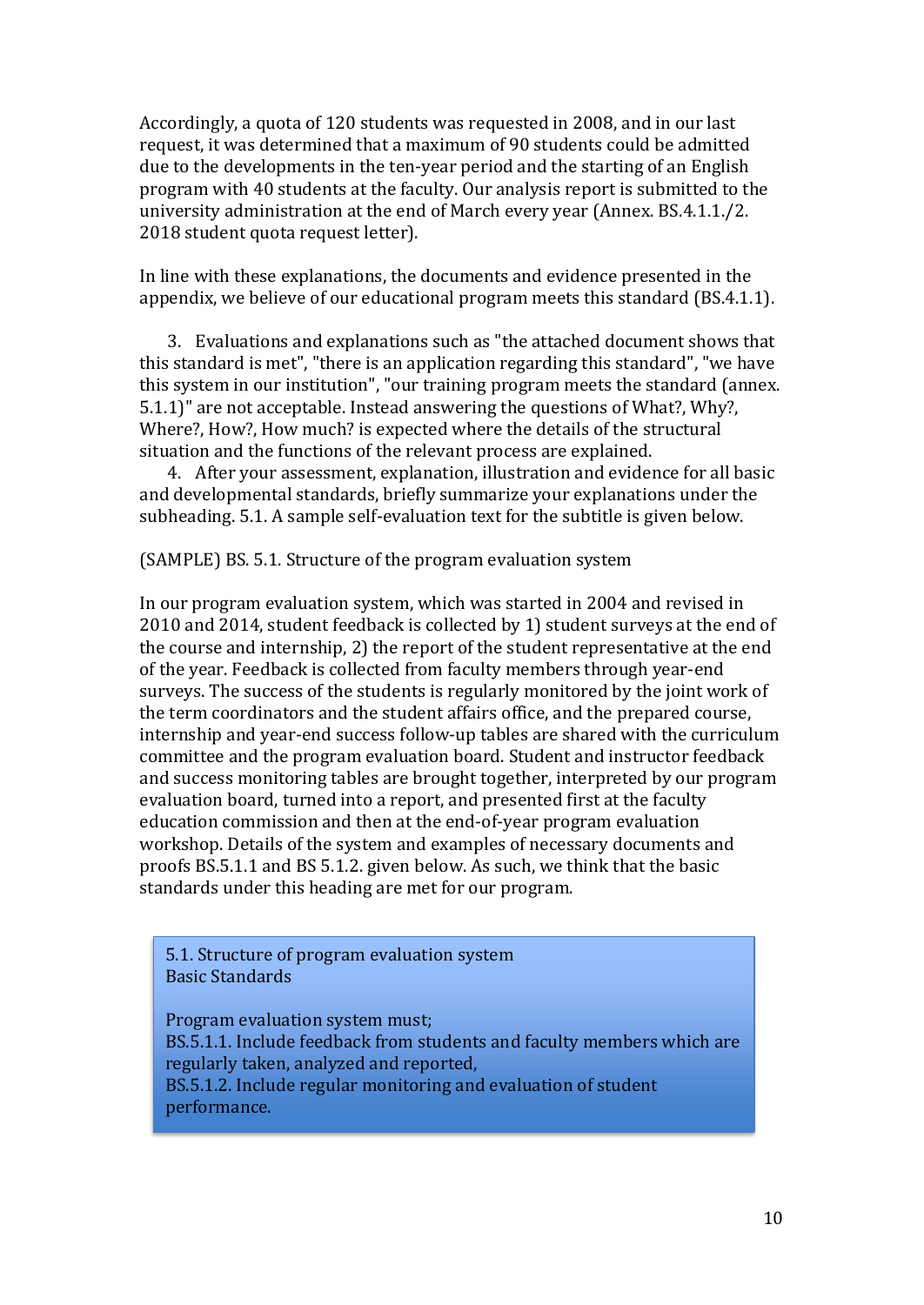4.Examples of tables that you can use in explanations are in the last section of the SER preparation guide. Use these tables and other figures, graphics and tables that summarize the data you will develop and provide a superior perspective in the text. BS. 4.6.1. A sample table for the subtitle of national and international exchange opportunities is given below.

|           | Students (n) |          | <b>Fcaulty Members (n)</b> |                  |
|-----------|--------------|----------|----------------------------|------------------|
| Years     | Incoming     | Outgoing | Incoming                   | <b>Outcoming</b> |
| 2014-2015 |              | 12       |                            |                  |
| 2015-2016 | 8            | 12       |                            |                  |
| 2016-2017 | 12           | 12       |                            |                  |
| 2017-2018 | 20           | 24       |                            | n                |
| 2018-2019 | 28           | 34       | 4                          |                  |
| Total     | 76           | 94       |                            |                  |

<span id="page-10-0"></span>**(SAMPLE) Table 4.6.b. National and International Student and Faculty Exchange** 

5. Arrange all kinds of written, visual, etc. materials of high quality evidence, such as minutes, reports, with dates and signatures that you want to present as a basis for your explanation as appendices. In the description of the standard, take the number of the relevant standard in the display of the annexes that provide evidence and give a document name that reflects its content in order to show what this annex is. For example, BS.1.1.1. Display of the 3rd annex of the standard "Annex BS 1.1.1/3. It should be in the form of "Lists describing the aims and objectives of the school" and should be stated in parentheses in the text. If Annex BS 1.1.1/3, which is presented as evidence, is to be used for any standard under the main heading of the structure and content of the Educational Program, it should be shown with the same number and name in the text and should not be included in the appendices again. In the electronic form of the report, the appendices must be linked in a digital way that can be accessed by clicking on them (hyperlink). If the same suffixes are used in different sections, take the notation in the first use as a basis.

When determining your evidences use the value determination matrix in the appendix list which is in Section Vl.

6. Pay attention to the consistency of your explanations and the information in different parts of the report, the integrity of information and the use of a smooth and understandable language.

# <span id="page-10-1"></span>**1. AIMS AND OBJECTIVES**

The aims and objectives of the education program are the most decisive component of the program carried out in the institution. It is necessary for the medical school to have goals and objectives in order to ensure social accountability

<span id="page-10-2"></span>**1.1. Institutional goals**

Basic Standards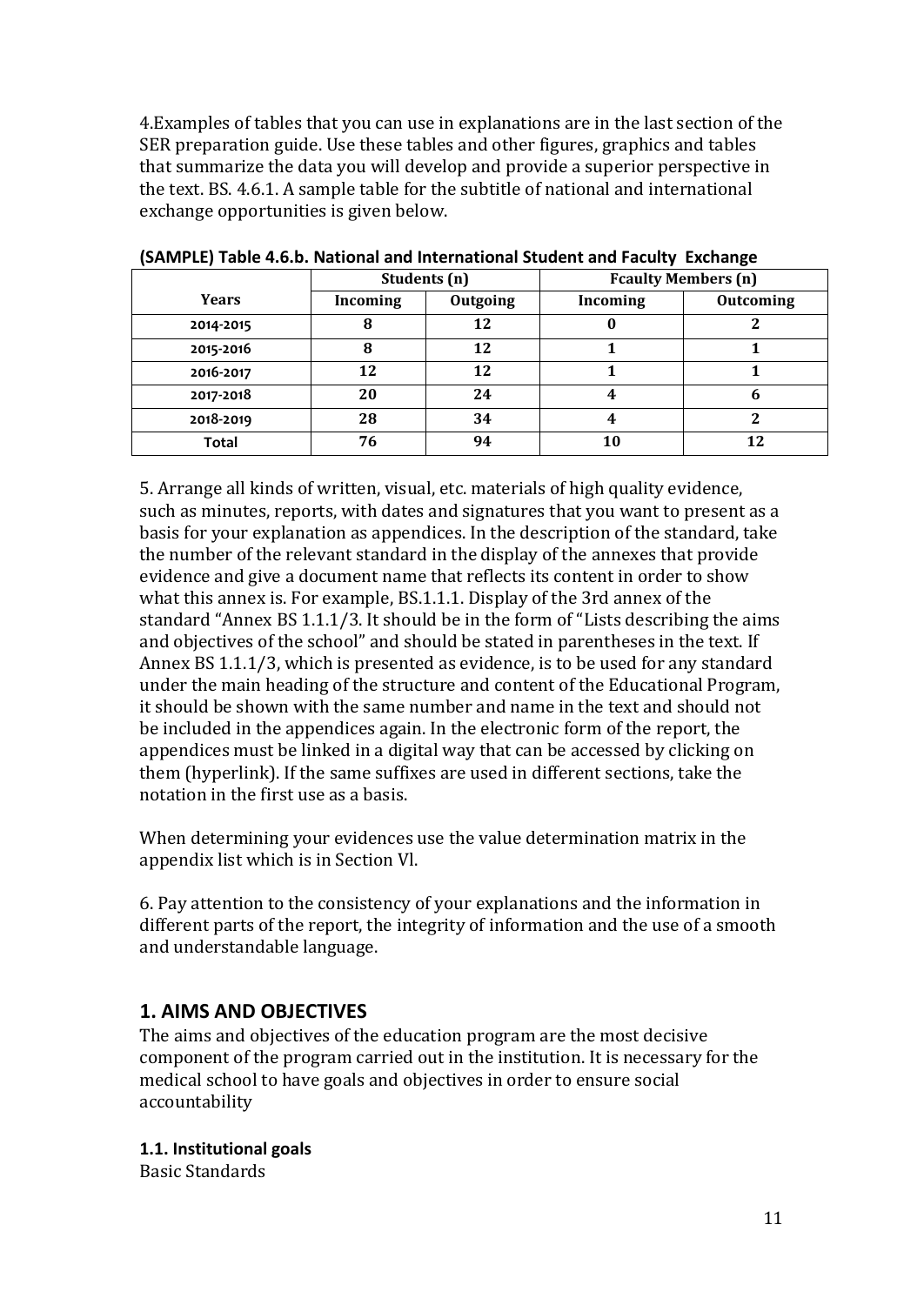The institutional aims of the medical school must;

BS.1.1.1. Take into account the social obligations of the school,

BS.1.1.2. Include the elements of education, research and service separately,

BS.1.1.3. Be defined with broad participation, shared with the internal stakeholders and society.

#### <span id="page-11-0"></span>**1.2. Aims and objectives of the educational program**

Basic Standards

The aims and objectives of the educational program must be;

BS.1.2.1. Compatible with Turkey Higher Education Qualifications Framework, the National Core Curriculum and include the graduation

competencies/outcomes to full fill their roles and responsibilities in the community,

BS.1.2.2. Defined for years/program phases and associated with graduation aims / competencies / competences / outcomes

BS.1.2.3. Defined with wide participation of internal stakeholders and be known to its constituency,

BS.1.2.4. Updated regularly,

BS.1.2.5. Utilized in education and teaching processes.

Development Standards

The medical faculty is in the process of defining its goals and objectives should; DS.1.2.1. Take the contributions and opinions of external stakeholders

DS.1.2.2. Consider the aims of objectives of International medical education

# <span id="page-11-1"></span>**2. STRUCTURE AND CONTENT OF THE EDUCATIONAL PROGRAM**

The educational program, which is a contract between school-society-student; a structure that is consistent with scientific basis of education and that will achieve the educational goals and objectives to meet the health needs of the community.

Under this heading, the structure and content of the training program; the standards harmonizing purpose, content and structure, and transformation into learning-teaching activities are covered.

## <span id="page-11-2"></span>**2.1. The structure of the educational program**

Basic Standards

The educational program must;

BS.2.1.1. Define the structure and the teaching methods used in general and for all stages of the program and shared with all the stakeholders,

BS.2.1.2. Include learner-centered educational practices at every stage,

BS.2.1.3.Be integrated horizontally and vertically ,

BS.2.1.4. Include electives and independent study hours at every stage,

BS.2.1.5. Include educational activities that take place in health institutions and i the community outside the tertiary level.

BS.2.1.6 Design the online/distance learning and teaching activities to be compatible with the outcomes of the program, and their operation should be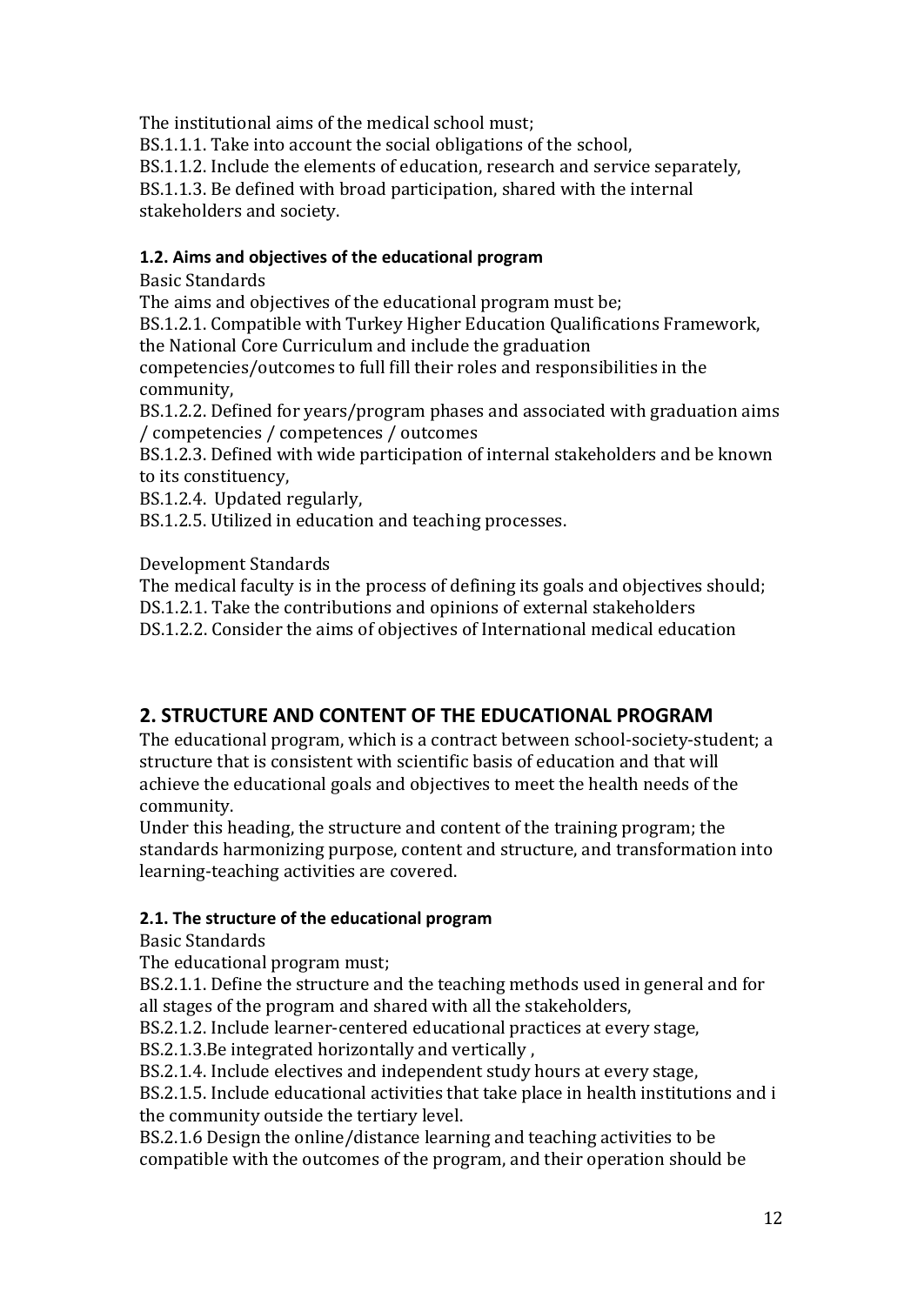defined within the framework of a directive and carried out with the support of appropriate equipment, infrastructure and manpower.

Development Standards

Educational program should;

DS.2.1.1. Include behavioural sciences, social sciences and humanities in the program integration

DS.2.1.2. Ensure confrontation of the students with the patients, community health problems and needs at the early stage of the program

DS. 2.1.3. Include community based educational activities at all stages

DS. 2.1.4. Include medical electives in all stages

DS. 2.1.5 Include components and activities aimed at providing students with a continuous professional development and lifelong learning attitude, DS 2.1.6 Include non-medical electives

# <span id="page-12-0"></span>**2.2. The content of the educational program**

Basic Standards

The content of the educational program must;

BS. 2.2.1. Be structured to meet the goals and objectives defined at every level / year or phase,

BS.2.2.2. Ensure compliance with the current national core curriculum and show this with a systematic analysis,

BS.2.2.3. Include behavioral and social sciences as well as medical humanities,

BS.2.2.4. Provide learning opportunities by using scientific principles and methods to develop skills such as analytical, critical thinking and evaluation, problem solving, and decision making,

BS.2.2.5. Ensure learning opportunities that will encourage students to participate in scientific research and gain experience,

BS.2.2.6. Provide opportunities to obtain understanding and skills to work in a team,

BS.2.2.7. Include elements to prepare the graduates for postgraduate training and working conditions,

BS. 2.2.8 Plan social and community based projects or educational activities in which the students can take responsibility.

## Development Standards

Training program content should;

DS.2.2.1. Include evidence based medicine practices,

DS.2.2.2 Provides students with the opportunity to learn and gain experience in electronic patient information management and decision support systems, DS.2.2.3. Give the students an inter-professional perspective in the provision of

health services and practice.

# <span id="page-12-1"></span>**3. ASSESSMENT OF STUDENTS**

Assessment methods; content, form, timing, and consequences of their use, are important components of the program that directs the students to reach their educational goals and objectives.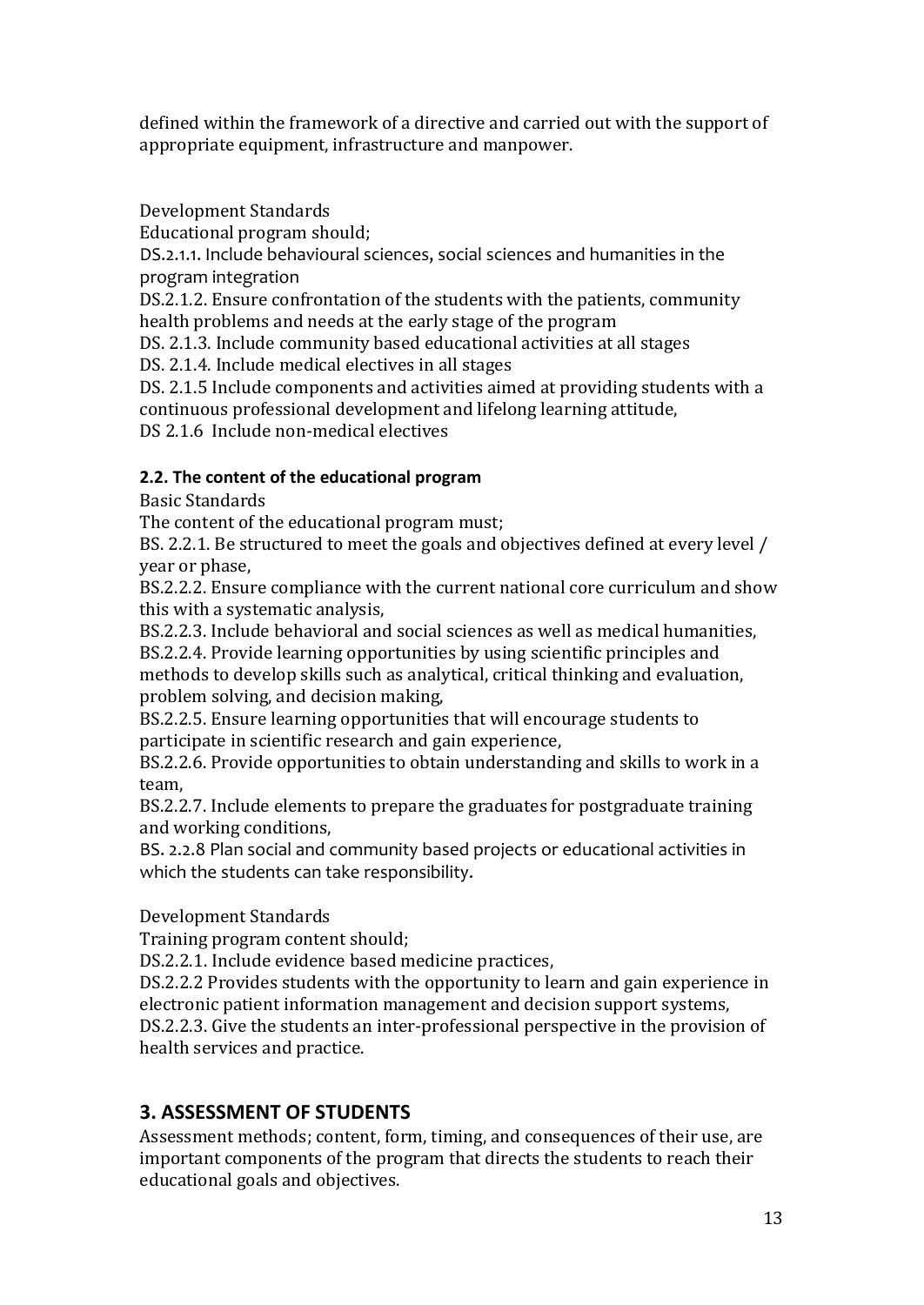Under this heading standards for planning and implementation of assessment practices to guide students and faculty are defined.

3.1. Assessment applications

Basic Standards

The methods and criteria used for assessment must be;

BS.3.1.1. Determined according to the years or phases of the program, published and shared with students and faculty members,

BS.3.1.2. Compliant with aims and learning objectives and validated,

BS.3.1.3. Planned and implemented to support learning.

Development Standards

Assessment of students should;

DS.3.1.1. Be continuously improved using innovative methods and following new developments in the field,

DS.3.1.2. Evaluate the utility of assessment practices

# <span id="page-13-0"></span>**4. STUDENTS**

Students are the main subject of education. Individual and social opportunities that meet the needs of the learners, a learning climate that provides professional ethics and intellectual developments as well as academic developments that offer opportunities are required. It is important that students participate actively in all processes related to the planning, implementation and evaluation of learning experiences.

Under this heading, standards are set for student-related regulations in order to create a learning climate that supports learning and development.

## <span id="page-13-1"></span>**4.1. Approach to student selection, intake and number**

Basic Standards Medical school must; BS.4.1.1. Determine the number of students to be admitted taking into account the objectives, structure, features, institutional human power and infrastructure of the training program

## <span id="page-13-2"></span>**4.2. Duties and responsibilities of students**

Basic Standards

Medical school must;

BS. 4.2.1. Define and make known the duties and responsibilities of the studenBS in preclinical period of the program,

BS. 4.2.2. Define and make known the duties and responsibilities of the students in clinical clerkship and internship period.

## <span id="page-13-3"></span>**4.3. Student representation**

Basic Standards The medical school must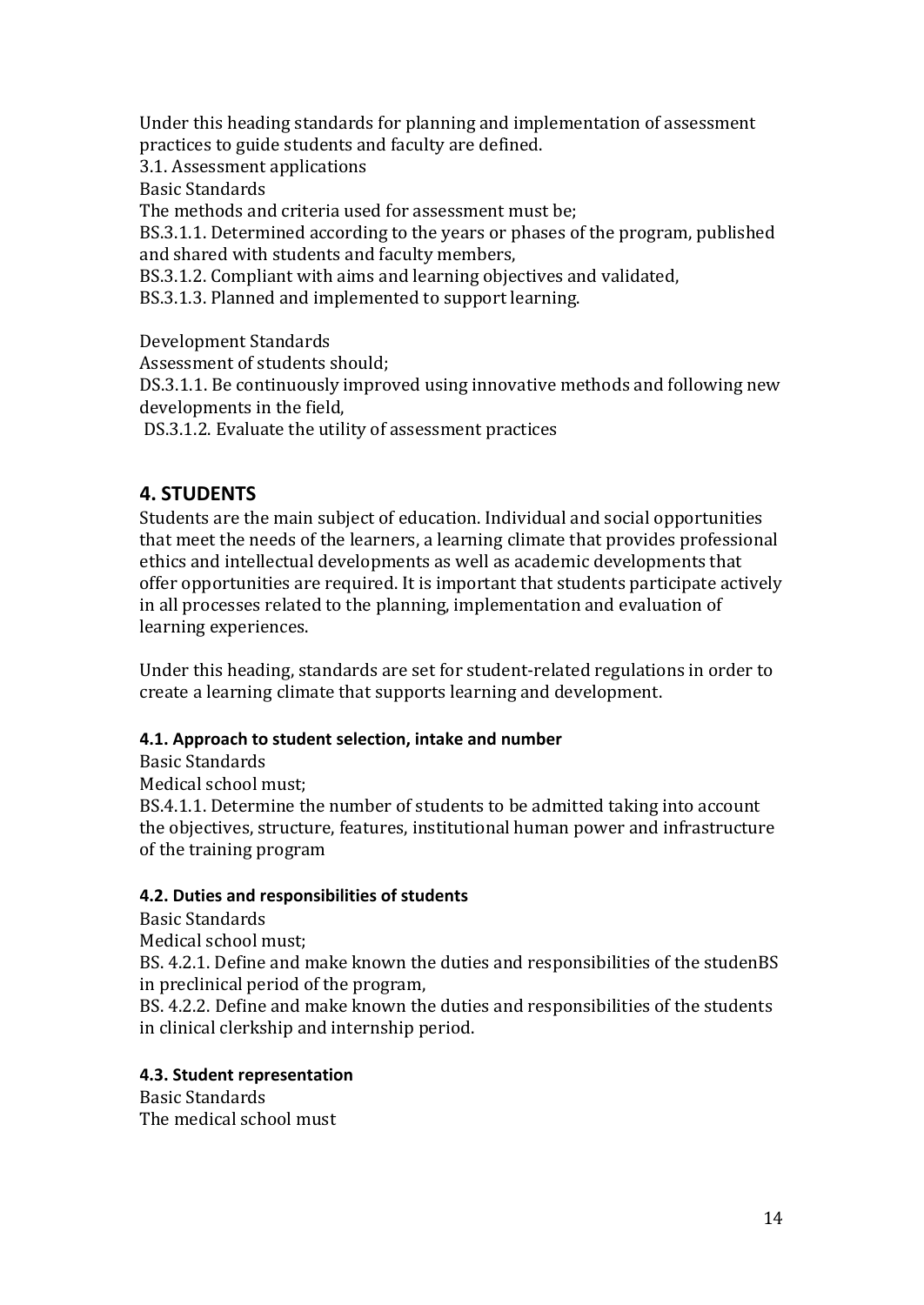BS.4.3.1. Define and establish an institutional system that will provide qualified and effective student representation in all the structures and processes related to education and training.

#### <span id="page-14-0"></span>**4.4. Counseling services for students**

Basic Standards The medical school must; BS.4.4.1. Define and establish an academic and social counseling system and demonstrate its functionality.

Development Standards

The medical school should, DS.4.4.1. Provide accessible psychological counseling and guidance services, DS.4.4.2. Provide methods / activities to assist in career planning for the students

## <span id="page-14-1"></span>**4.5. Social, cultural, and sports facilities**

Basic Standards The medical school must; BS.4.5.1. Provide social, cultural, sports facilities and equal access opportunities for the students.

Development Standards The medical school should; DS.4.5.1. Encourage interaction of the students with the instructors in social, cultural, and sports activities, DS.4.5.2. Facilitate the student access to resources that provide economic support according to their needs.

## <span id="page-14-2"></span>**4.6. National and international exchange opportunities**

Basic Standards

The medical school must;

BS.4.6.1. Provide students national and international exchange opportunities and give administrative and economic support within a specific plan and policy framework,

#### <span id="page-14-4"></span><span id="page-14-3"></span>**4.7. Create a continuous and regular communication system with students Basic Standards**

The medical school must;

BS.4.7.1. Provide the students with an environment of continuous and regular interaction using up-to-date communication tools and methods.

# <span id="page-14-5"></span>**5. PROGRAM EVALUATION**

Program evaluation; includes data collection, analysis and evaluation of all the components of the training program and its results in a pre-determined manner, with the aim to use them for program development. This requires a continuous monitoring and development process for evaluation.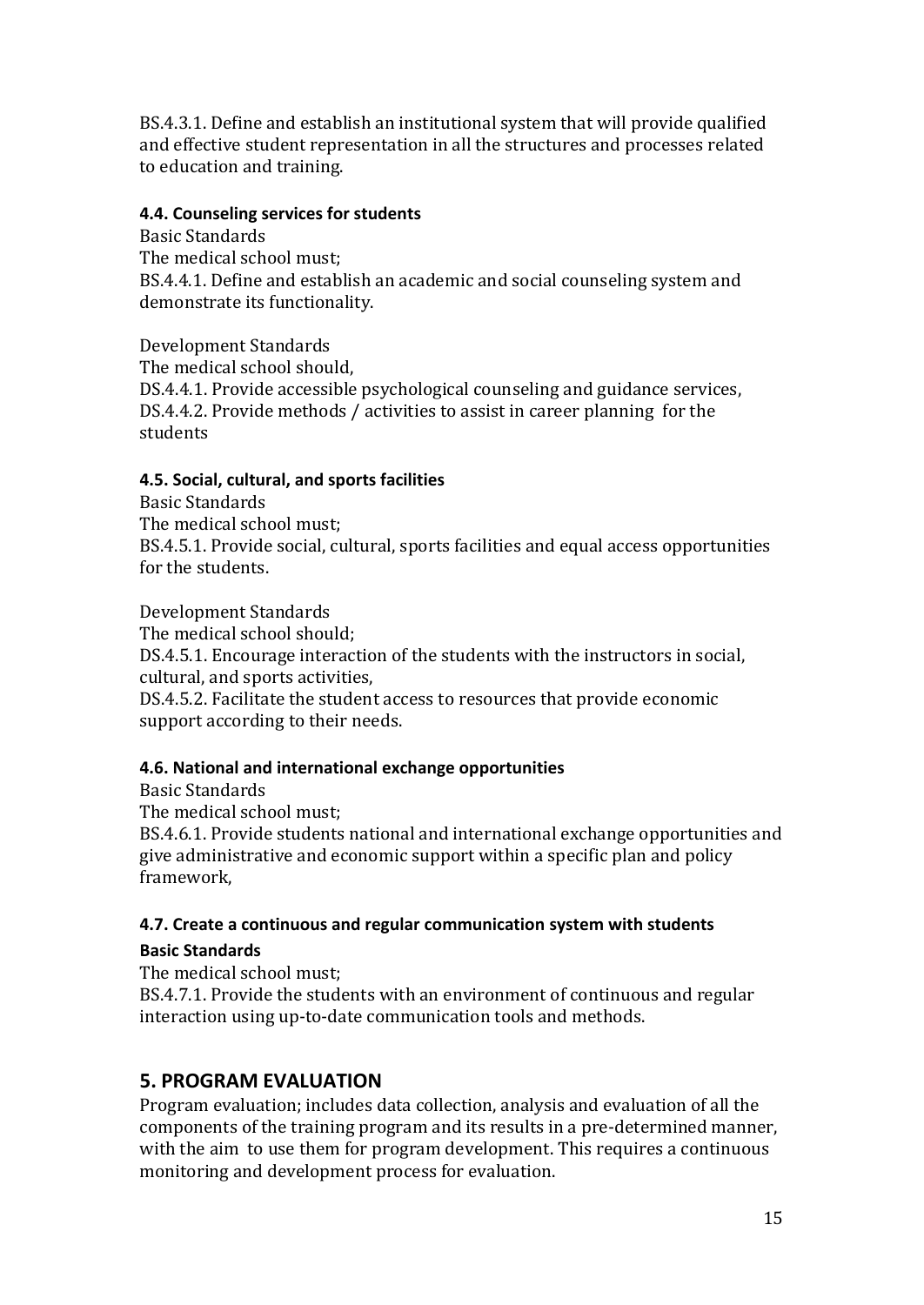Under this heading, the structure of the program evaluation system and the standards for the use of its results are defined.

#### <span id="page-15-0"></span>**5.1. Structure of program evaluation system**

Basic Standards Program evaluation system must; BS.5.1.1. Include feedback from students and faculty members which are regularly taken, analyzed and reported, BS.5.1.2. Include regular monitoring and evaluation of student performance.

Development Standards The program evaluation system should; DS.5.1.1. Include monitorization and evaluation of all components of the program, DS.5.1.2. Include external evaluation methods and processes.

5.2. Use of program evaluation results Basic Standards Program evaluation results must; BS.5.2.1. Be regularly assessed and reported, BS.5.2.2. Be shared with the academic staff and students, BS.5.2.3.Be used in the development and improvement of the program.

# <span id="page-15-1"></span>**6. ACADEMIC STAFF**

The characteristics of the academic staff are the most important determinants of the quality of the training program.

Under this heading are defined standards for the creation of a qualified academic staff and the promotion of their development.

## <span id="page-15-2"></span>**6.1. Academic Staff Policy**

Basic Standards

The medical school must;

BS.6.1.1 Demonstrate that it has the academic staff structure suitable for the workload required in different periods, processes and activities in relation to the application characteristics of the training program,

BS.6.1.2. Define and monitor the duties and responsibilities of the academic staff in relation of the educational program with the fields of study and academic level,

BS.6.1.3. Selection, appointment and promotion should be based on methods and meritorious criteria that ensure equal opportunity, taking into account academic excellence.

Development Standards

The medical school in the selection, appointment and promotion of teaching staff should;

DS.6.1.1. Define additional criteria in the field of education in addition to university's selection, appointment and academic promotion criteria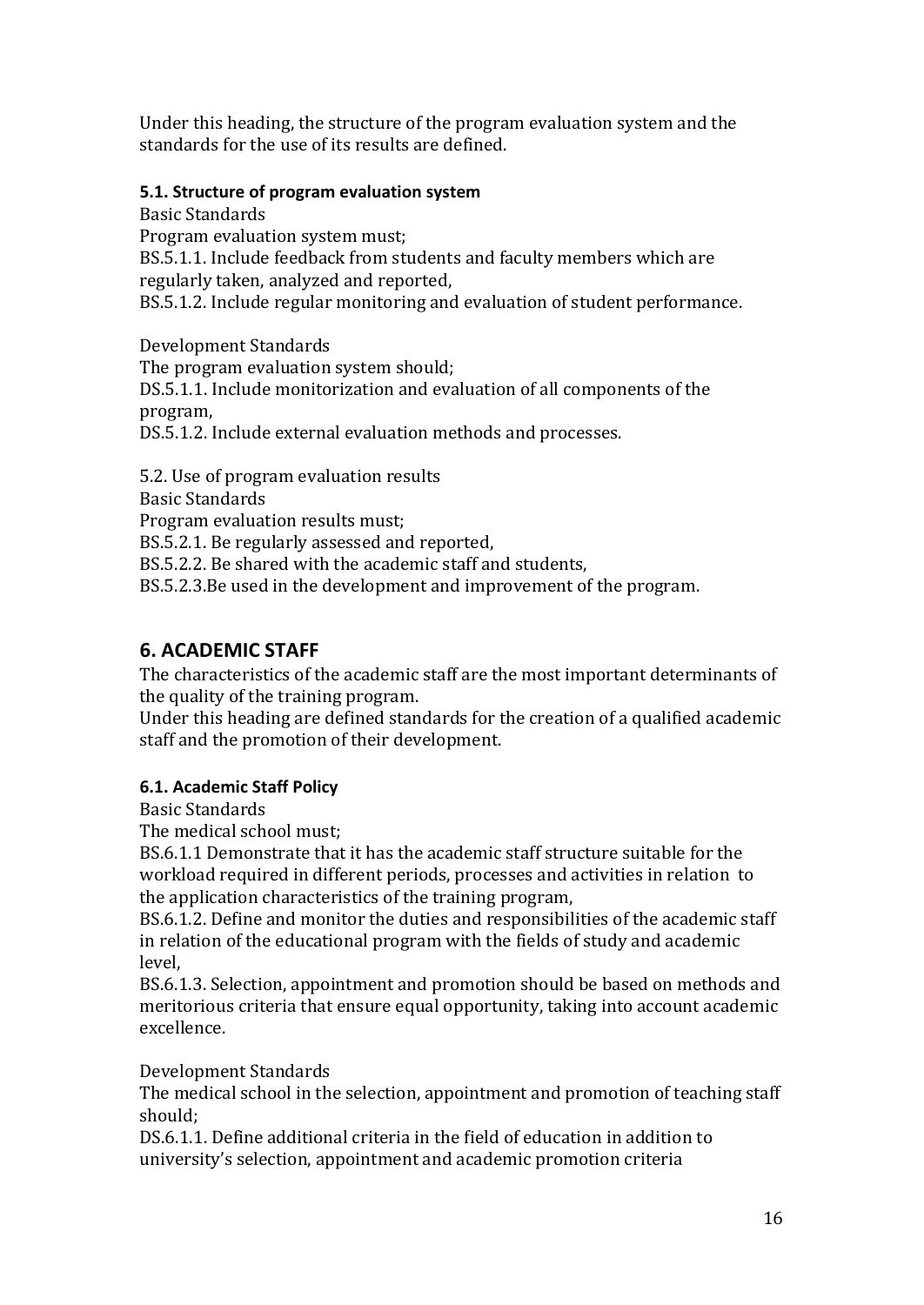#### <span id="page-16-0"></span>**6.2. Continuing professional development of academic staff**

Basic Standards

The medical school must;

BS.6.2.1. Offer faculty development programs implemented in a planned and institutional framework to improve the quality of the educational program, BS.6.2.2. Plan professional development activities at an institutional framework constantly,

BS.6.2.3. Support the faculty members to participate in faculty development programs and other individual continuing professional development activities and monitor their contribution and participation

Development Standards

Medical school should;

DS.6.2.1. Provide administrative and economic support in an institutional framework for participation in professional development activities fort he faculty members,

DS.6.2.2. Constantly monitor and evaluate the professional development of the faculty members,

DS.6.2.3. The medical school should assess the effectiveness of educational development programs and ongoing professional development programs carried out in the institution.

# <span id="page-16-1"></span>**7. INFRASTRUCTURE AND OPPORTUNITIES**

Implementation of the training program in the planned manner requires appropriate infrastructure and opportunities.

Under this heading the standards are defined for the components of the infrastructure that need to be in place.

## <span id="page-16-2"></span>**7.1. Infrastructure and educational facilities**

Basic Standards

The school, in accordance with the structure, characteristics and number of students of the training program must,

BS.7.1.1. Have adequate numbers of lecture halls, classrooms, seminar rooms, student laboratories for large and small groups

BS.7.1.2. Provide study areas besides , social areas and other areas and facilities reserved for student use,

BS.7.1.3. Provide library and information access facilities via internet or other electronic media,

BS.7.1.4. Provide clinical training environments that enable students to gain sufficient experience in medical knowledge, skills and practice,

BS.7.1.5. Provide facilities such as classrooms, seminar rooms, areas dedicated to student use during the clinical training at the hospital,

BS.7.1.6. Provide the environment for students, academic and administrative staff, patients and their relatives at the hospital,

BS.7.1.7. Have made arrangements for disabled students to meet their needs and access.

Development Standards Medical School should;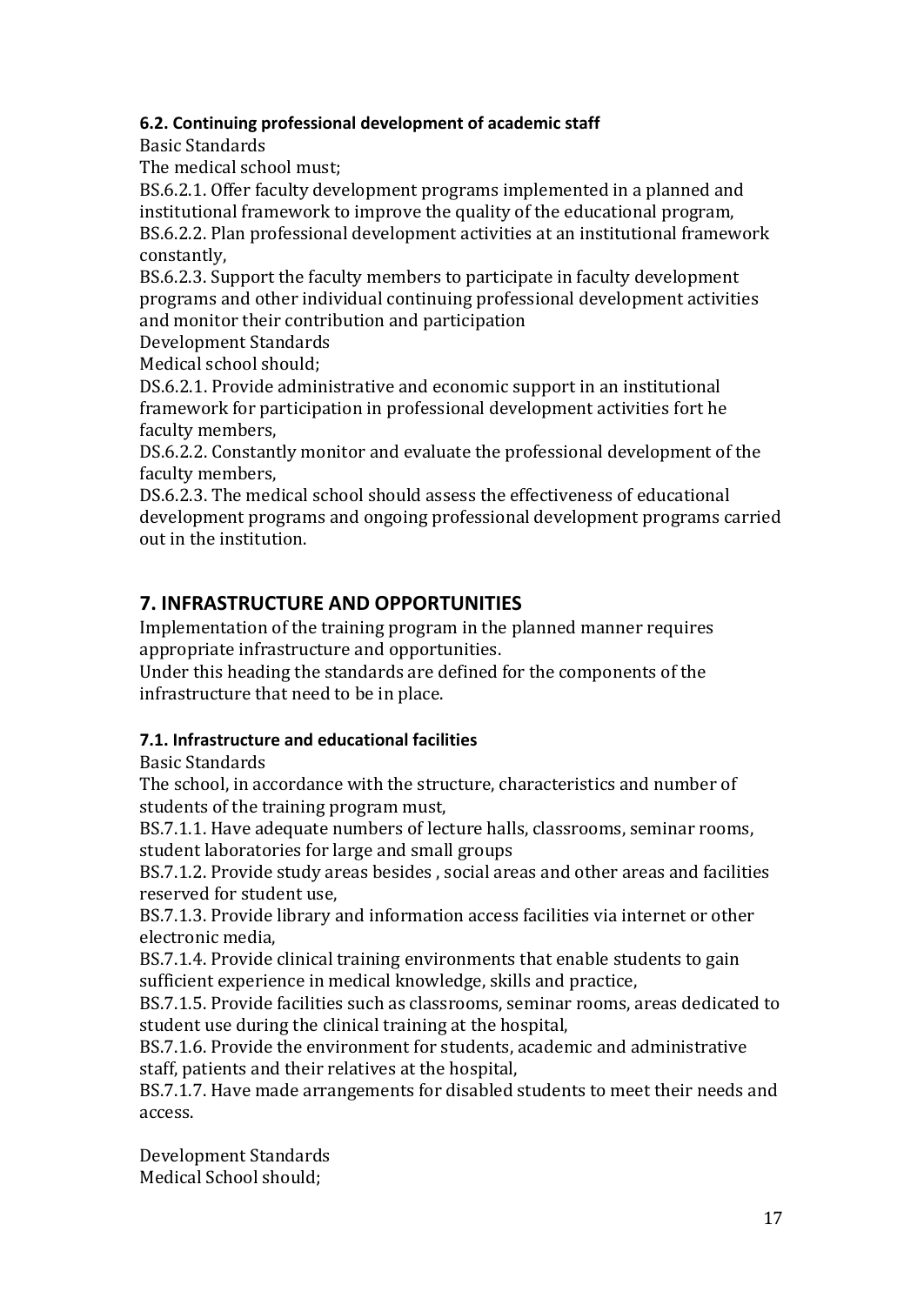DS.7.1.1. Have a training program devoted to institutional collaboration protocols to provide learning opportunities in the community,

DS.7.1.2. Have simulated / standardized patients for learning and evaluation opportunities,

DSA. 7.1.3. Provide a research infrastructure for students, with opportunities for all students to plan, implement and share the results of research that they can participate individually or in a team.

## <span id="page-17-0"></span>**7.2. Financial resources**

Basic Standards

Medical faculty must;

BS.7.2.1. Create financial resources and use the resources effectively to sustain, evaluate, develop and improve the educational program, infrastructure and opportunities.

# <span id="page-17-1"></span>**8. ORGANIZATION, MANAGEMENT AND EXECUTION**

Ensuring the desired result of educational programs requires proper organization to fit the program structure.

Under this heading the standards defined are for educational organization, management staff and components for executive processes.

## <span id="page-17-2"></span>**8.1. Organization**

Basic Standards

The medical school must;

BS.8.1.1. Establish an organizational structure in accordance with the educational program and define its authorities, duties and responsibilities with proper institutional regulations,

BS.8.1.2. Define the mutual duties and responsibilities of the administrators and instructors, relations with the training hospitals and other units where education is maintained,

BS.8.1.3. Define institutional structures that provide administrative, technical and secretarial support to education management, organization and operational processes,

BS.8.1.4. Define education and training-related regulations and practices which includes competent and functional medical education units and benefit from the knowledge and experience of the experts in medical education .

## <span id="page-17-3"></span>**8.2. Governance**

Basic Standards The Dean of medical school, must; BS.8.2.1 Be a graduate of the medical school with experience in education and management.

Development Standards The medical school should;

DS.8.2.1. Have the majority of the executive staff who are medical school graduate, has educational and management experience,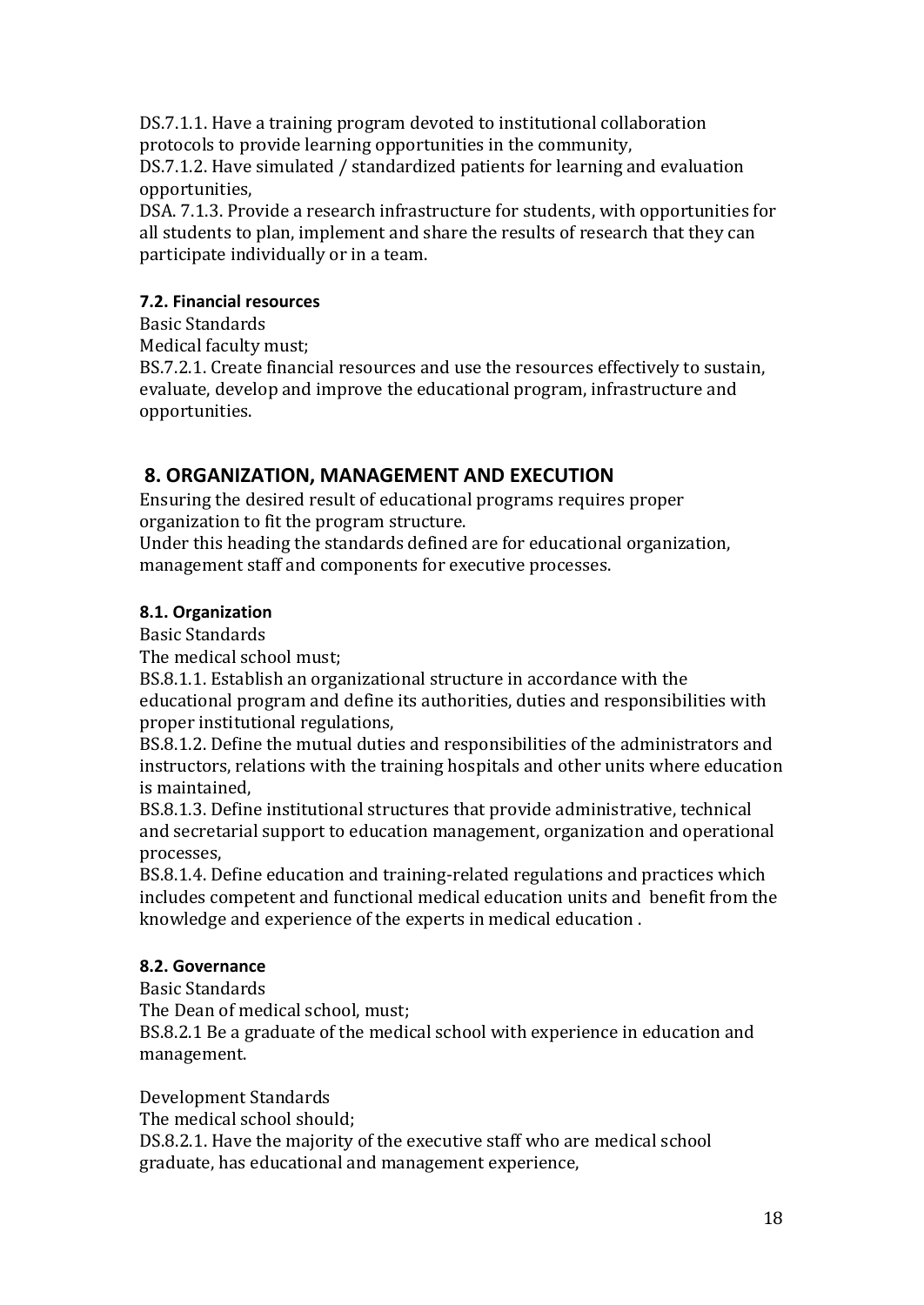DS.8.2.2. Provide faculty development programs for the members who would take tasks related to educational management.

## <span id="page-18-0"></span>**8.3. Executive**

situations

Basic Standards Medical school must; BS.8.3.1. Have autonomy to organize training programs in line with the institutional aims and objectives, to establish and implement relevant legislation, BS.8.3.2. Establish a system of regular records and archives that documents the decisions and processes related to education. BS. 8.3.3 Define strategies to ensure that education is continued in extraordinary

Development Standards Medical School should;

DS. 8.3.1. Structure the training in the hospital in a framework focused on education.

## <span id="page-18-1"></span>**9. CONTINUOUS RENEWAL AND IMPROVEMENT**

It is necessary for the schools to have a system that supports continuous renewal and improvement.

Under this heading, standards regarding the qualifications of priority areas and mechanisms that require continuous renewal and improvement are defined.

## <span id="page-18-2"></span>**9.1 Continuous Renewal and Development Mechanism**

Basic Standard

The continuous renewal and development mechanism related to education must be;

BS.9.1.1. Associated with the institutional goals and plans of the faculty,

BS.9.1.2. Structured as a continuous institutional and functional format,

## <span id="page-18-3"></span>**9.2. Continuous Renewal and Development Areas**

Basic Standard;

In the context of the needs of the society, the developments in the field of education and the characteristics of the students, and the program evaluation, the continuous renewal and development activities of the medical school must; TS.9.2.1. Include the aims and objectives of the training programs,

TS.9.2.2. Include teaching, training and assessment methods and practices,

TS.9.2.3. Include the physical infrastructure and opportunities,

TS.9.2.4. Cover the renewal and development

# <span id="page-18-4"></span>**Section VI. Attachment's list**

Appendices - Documents such as minutes and reports with dates and signatures that support the evaluation text that the national standards for undergraduate medical education are met, as evidenced by the examples given in the guide. Naming the annexes should be done as described in this guide, hyperlinking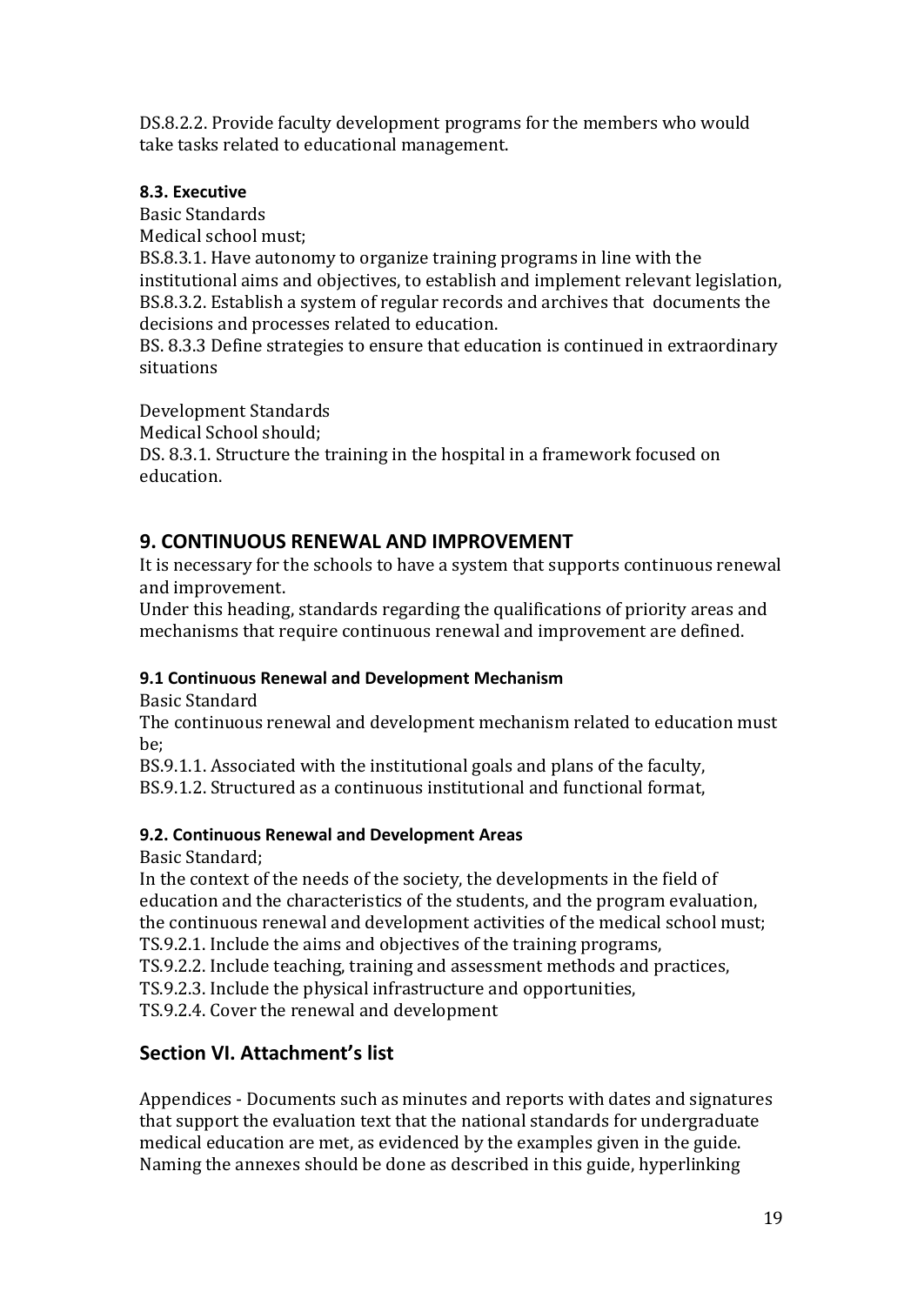them to reach by clicking in the electronic copy of the SER, creating a list and placed in Section VI of the report.

The annexes preferred by the institution to be included in the self-evaluation report and the meaningful association of these annexes with the text is extremely important for the readability and comprehensibility of the report.

A matrix that determines the value of evidence has been developed in order to support the identification of attachments and their placement under the right headings with appropriate relations. Additional documents are evaluated in two dimensions called "Impact Level" and "Relevance Level" in the matrix. Each dimension is evaluated at three levels and an evidential value is determined for the additional document in question.

The matrix and explanations regarding the determined impact and interest levels are given below. It is important that the annexes included in the Self-Assessment Report mostly consist of documents containing "High Evidence Value" and that documents containing "Insufficient Evidence Value" should not be included among the annexes.



#### **Matrix to evaluate the "Impact level" and "Relevance Level"**

| <b>Institutional Impact Value</b> |                                  |                                  |  |  |  |  |
|-----------------------------------|----------------------------------|----------------------------------|--|--|--|--|
|                                   | 2                                |                                  |  |  |  |  |
| No evidence that the document     | There is evidence that this      | There is evidence that this      |  |  |  |  |
| shows the institution has taken   | document shows that the          | document shows that the          |  |  |  |  |
| the decision for implementation,  | institution has taken the        | institution has taken the        |  |  |  |  |
| implemented or has been           | decision for implementation, but | decsion for implementation,      |  |  |  |  |
| accepeted institutionally and has | has not implemented it and been  | has implemented it and           |  |  |  |  |
| led to a change.                  | used effectively                 | accepted institutionally and the |  |  |  |  |
|                                   |                                  | effect is evaluated.             |  |  |  |  |
| <b>Relevance Level</b>            |                                  |                                  |  |  |  |  |
|                                   |                                  |                                  |  |  |  |  |

*kullanıldığını göstermektedir.*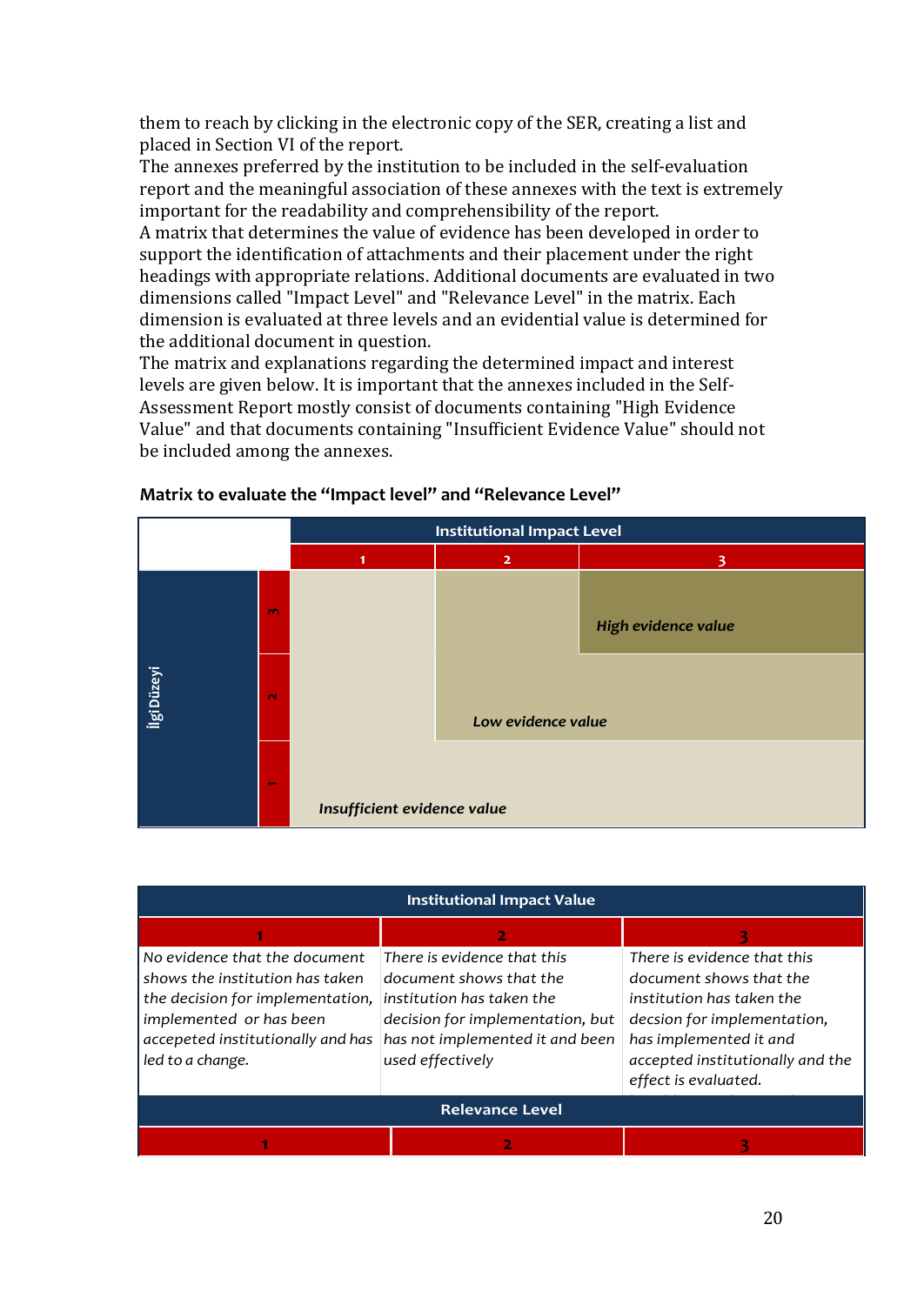#### <span id="page-20-0"></span>**DEFINITIONS**

Academic merit: Being fit and worthy of all phases of academic life and duties related to teaching, administration and academic evaluation.

Assesment methods: These are measurement-evaluation methods and applications for different learning areas such as knowledge, skills and attitudes.

Clinical training environment: It is a clinical environment that includes education and health services such as polyclinics, wards, operating rooms, emergency rooms, intensive care units with sufficient number and variety of patients, and training spaces such as classrooms, seminar rooms, and libraries.

Competence/Competency/ Advancements (Program Outcomes): These are the basic and clinical knowledge-skills, behavioral and social sciences, human sciences in medicine, forensic medicine, health law, social and ethical values education, which are expected to be possessed by a medical faculty graduate.

Community-based education: It is the approach where learning activities are carried out in the community, not only students, but also educators, community members, representatives of different sectors actively participate in the education experience and benefit from the society in the widest way.

Community-oriented education: It is the regulation of the education program by considering the priority, common and important health problems and needs of the society.

Continuous professional development: It is the education and development period that starts after completing pre-graduate medical education and specialization in medicine and continues throughout the working life of each physician. It covers updating the current professional knowledge in the field of education and medicine in line with the developments.

Elective programs: These are the education programs that are included in the credit load of the program, which students choose to participate in, and which allow students to do more in-depth studies on subjects such as courses, practice, internships, nonmedical applications, special study modules.

External components: Parties such as the Ministry of Health, professional organizations (Turkish Medical Association general practitioners commission, specialist associations, etc.), society and other relevant non-governmental organizations.

Evidence-based medicine practices: These are theoretical and practical activities that will improve students' ability to use medical evidence and experiences in the process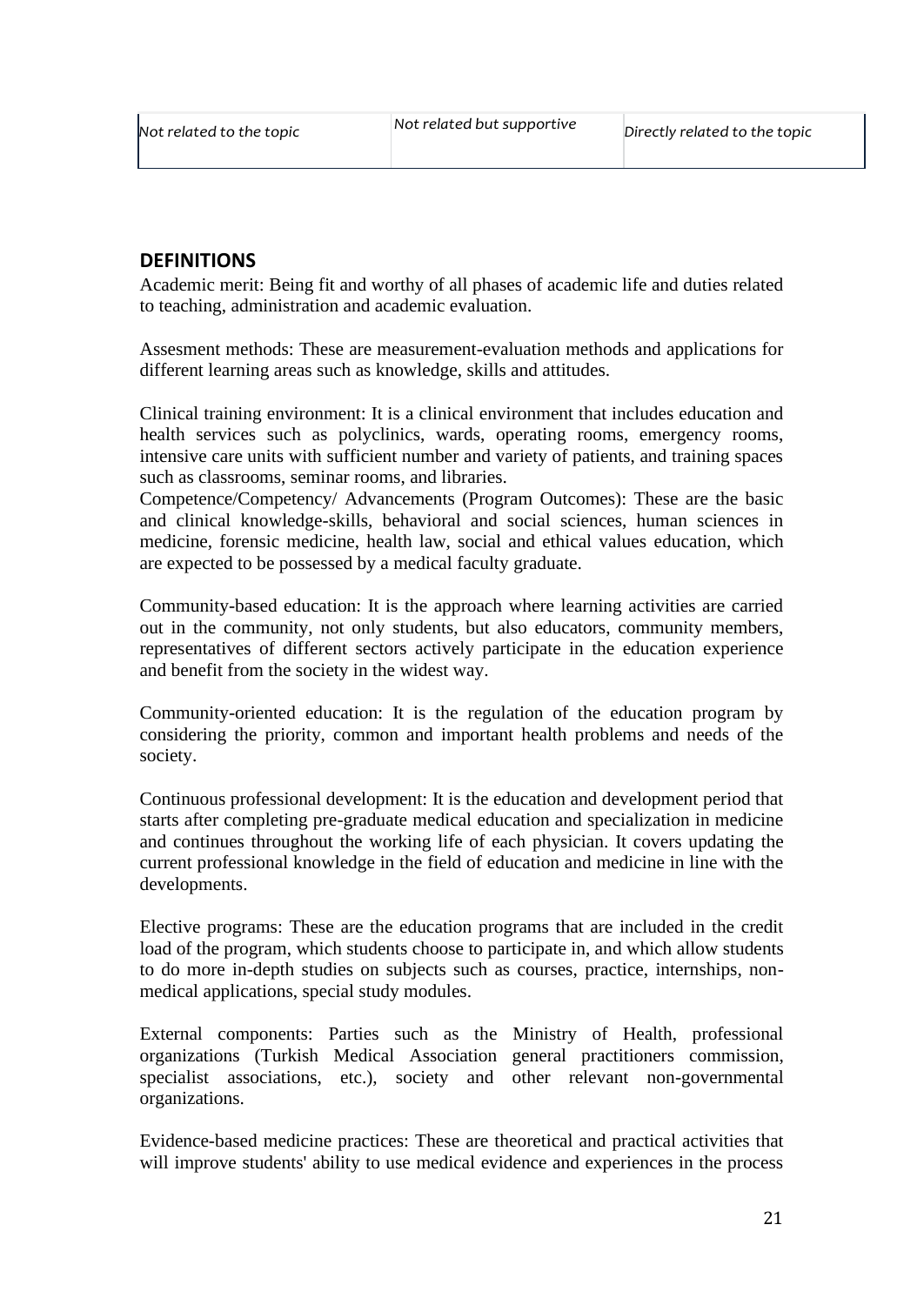of making decisions and solving problems related to health problems and diseases they will encounter.

Faculty development programs: These are the education programs that are organized for the needs of the academic staff in the context of their institutional and academic roles, and are developed with the aim of gaining the educational skills related to the aims and objectives of the education program, teaching strategies, the improvement, execution and evaluation processes of the measurement-evaluation processes.

Horizontal and vertical integration: It is the combination of different disciplines and concepts within the same application slice (horizontal) or between previous and next application slices (vertical) during the organization and implementation of the training program.

Humanities in medicine: It is an interdisciplinary approach that includes humanoriented fields such as literature, history, philosophy, ethics, sociology, anthropology, art, psychology in medicine and medical education.

Independent working hours: These are the working hours defined within the education program that students can use for their academic and social interests

Internal components: Parties such as university administration, faculty management, education-related boards and commissions, faculty members and students.

International medical education aims and objectives: These are the internationally accepted, evidence-based and published objectives and targets by relevant institutions working in the field of medicine.

Institutional goals: These are the gains that the medical faculty tries to achieve in education, research and health care. Medical faculties' institutional goals and objectives regarding education, research and service; define medical education approaches, disease diagnosis and treatment methods, and developments in health care delivery.

Learner-centered education practices: Educational activities such as small group work, problem-based learning sessions, and special study modules that enable students to take responsibility for learning and develop their self-learning skills

Learning climate: Learning climate covers all the variables that affect learning. It is the quality of the learning environment that is perceived by the educator and the students and affects their behavior, and the whole of common behaviors on which it is based. In addition to the training program offered, the learning climate realized in exams, classrooms or bedside activities; The teaching structure is shaped by the administration, the student achievement evaluation system, the services provided to the students, the educational-social activities in which the students participate freely, and the relations of the faculty with its environment. Learning climate, which differs according to institutional characteristics, is an important component of the educational environment.